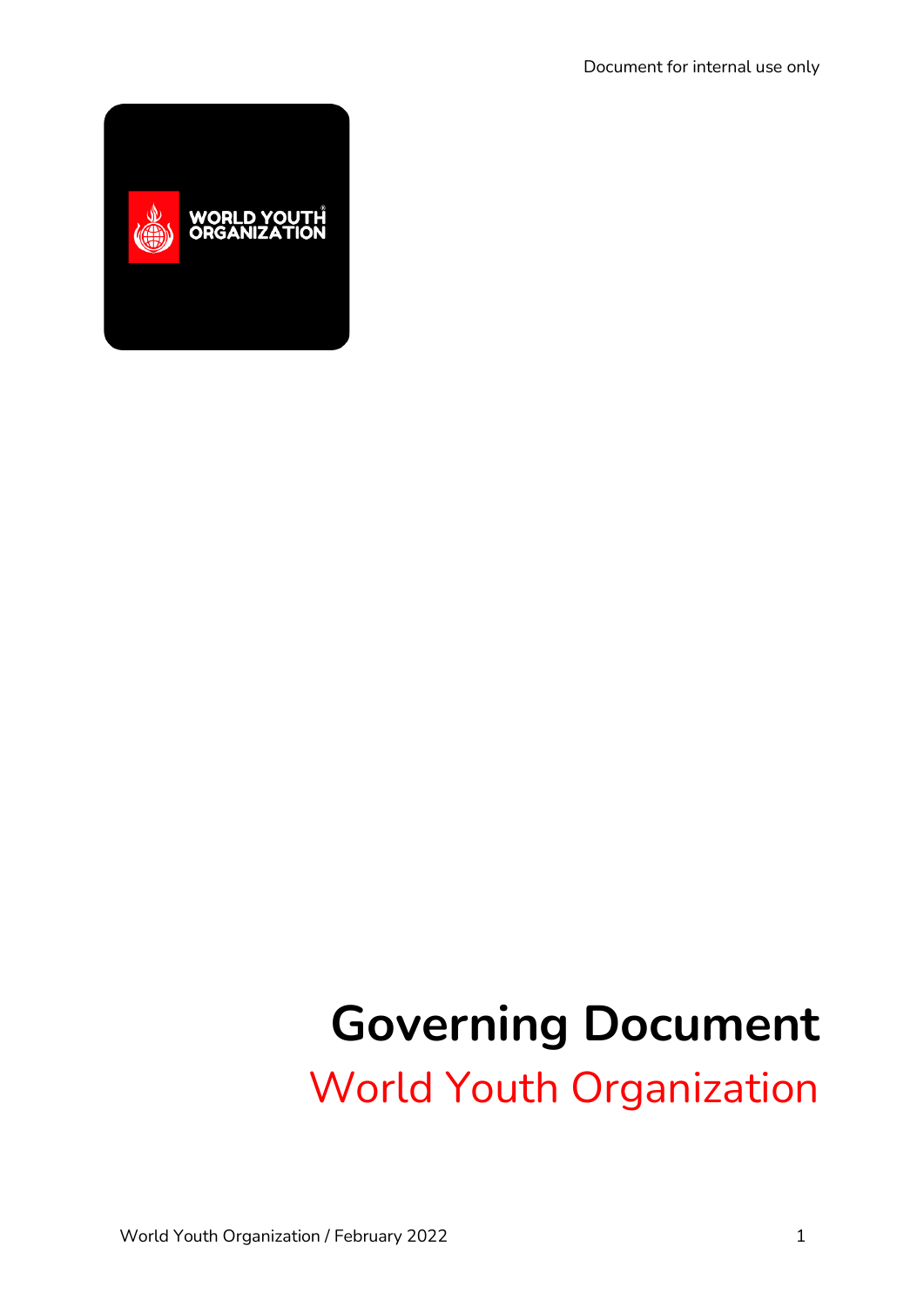# **World Youth Organization** Governing Document

## **Constitution of a Charitable Incorporated Organisation with voting members other than its charity trustees**

## **('Association' Model Constitution)**

Date of constitution (last amended):

## **20th November 2015**

## **1. Name**

The name of the Charitable Incorporated Organisation ("the CIO") is

## **World Youth Organization**

## **2. National location of principal office**

The CIO must have a principal office in England or Wales. The principal office of the CIO is in:

## **England**

## **3. Objects**

#### **The objects of the CIO is:**

To act as a resource for young people up to the age of 25 by providing advice and assistance and organising programs of physical, educational and other activities as a means of:

(a) advancing in life and helping young people by developing their skills, capacities and capabilities to enable them to participate in society as independent, mature and responsible individuals;

- (b) advancing education;
- (c) relieving unemployment;

## **4. Powers**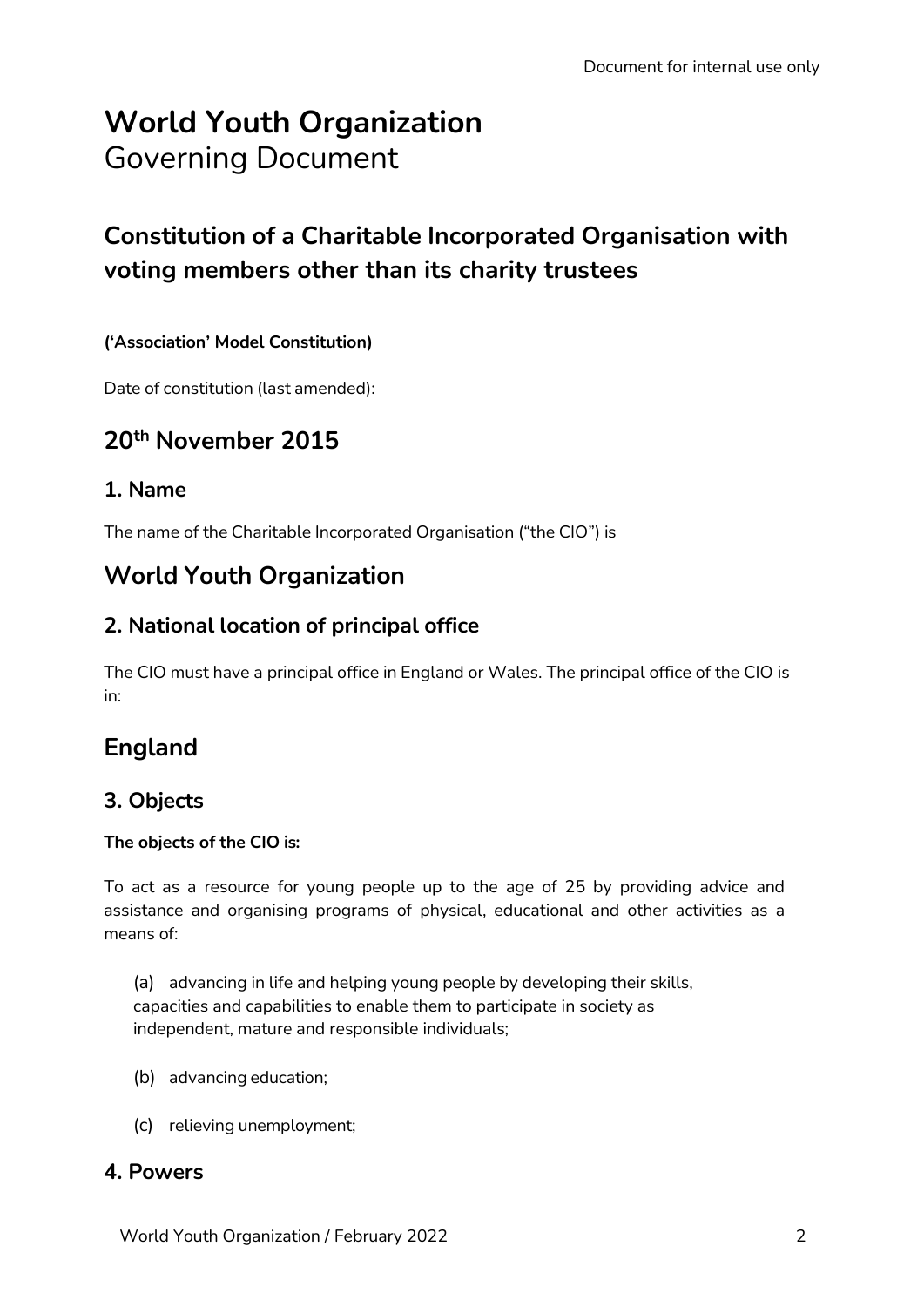#### **The CIO has power to do anything which is calculated to further its objects or is Conducive or incidental to doing so. In particular, the CIO's powers include power to:**

- (1) Borrow money and to charge the whole or any part of its property as security for the repayment of the money borrowed. The CIO must comply as appropriate with sections 124 and 125 of the Charities Act 2011 if it wishes to mortgage land;
- (2) Buy, take on lease or in exchange, hire or otherwise acquire any property and to maintain and equip it for use;
- (3) Sell, lease or otherwise dispose of all or any part of the property belonging to the CIO. In exercising this power, the CIO must comply as appropriate with sections 117 and 119-123 of the Charities Act 2011;
- (4) Employ and remunerate such staff as are necessary for carrying out the work of the CIO. The CIO may employ or remunerate a charity trustee only to the extent that it is permitted to do so by clause 6 (Benefits and payments to charity trustees and connected persons) and provided it complies with the conditions of those clauses;
- (5) Deposit or invest funds, employ a professional fund-manager, and arrange for the investments or other property of the CIO to be held in the name of a nominee, in the same manner and subject to the same conditions as the trustees of a trust are permitted to do by the Trustee Act 2000;

## **5. Application of income and property**

- **(1) The income and property of the CIO must be applied solely towards the promotion of the objects.**
	- A. A charity trustee is entitled to be reimbursed from the property of the CIO or may pay out of such property reasonable expenses properly incurred by him or her when acting on behalf of the CIO.
	- B. A charity trustee may benefit from trustee indemnity insurance cover purchased at the CIO's expense in accordance with, and subject to the conditions in, section 189 of the Charities Act 2011**.**
- **(2) None of the income or property of the CIO may be paid or transferred directly or indirectly by way of dividend, bonus or otherwise by way of profit to any member of the CIO. This does not prevent a member who is not also a charity trustee receiving:**
	- A. A benefit from the CIO as a beneficiary of the CIO;
	- B. Reasonable and proper remuneration for any goods or services supplied to the CIO.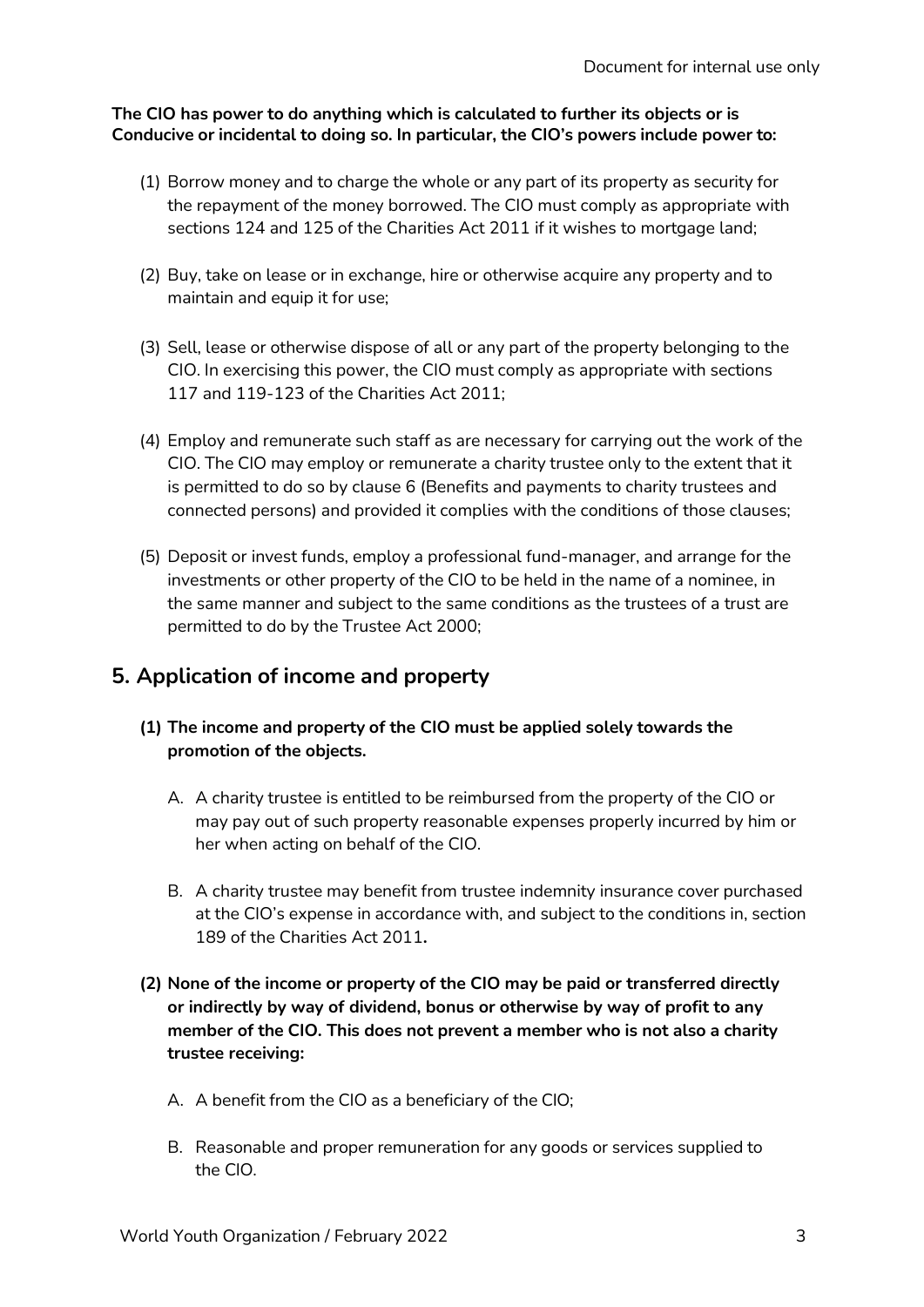**(3)** Nothing in this clause shall prevent a charity trustee or connected person receiving any benefit or payment which is authorised by Clause 6.

## **6. Benefits and payments to charity trustees and connected persons**

#### **(1) General provisions**

No charity trustee or connected person may:

- A. Buy or receive any goods or services from the CIO on terms preferential to those applicable to members of the public;
- B. Sell goods, services, or any interest in land to the CIO;
- C. Be employed by, or receive any remuneration from, the CIO;
- D. Receive any other financial benefit from the CIO;

Unless the payment or benefit is permitted by sub-clause (2) of this clause, or authorised by the court or the prior written consent of the Charity Commission ("the Commission") has been obtained. In this clause, a "financial benefit" means a benefit, direct or indirect, which is either money or has a monetary value.

#### **(2) Scope and powers permitting trustees' or connected persons' benefits**

- A. A charity trustee or connected person may receive a benefit from the CIO as a beneficiary of the CIO provided that a majority of the trustees do not benefit in this way.
- B. A charity trustee or connected person may enter into a contract for the supply of services, or of goods that are supplied in connection with the provision of services, to the CIO where that is permitted in accordance with, and subject to the conditions in, section 185 to 188 of the Charities Act 2011.
- C. A charity trustee or connected person may provide the CIO with goods that are not supplied in connection with services provided to the CIO by the charity trustee or connected person.
- D. A charity trustee or connected person may receive interest on money lent to the CIO at a reasonable and proper rate which must be not more than the Bank of England bank rate (also known as the base rate).
- E. A charity trustee or connected person may receive rent for premises let by the trustee or connected person to the CIO. The amount of the rent and the other terms of the lease must be reasonable and proper. The charity trustee concerned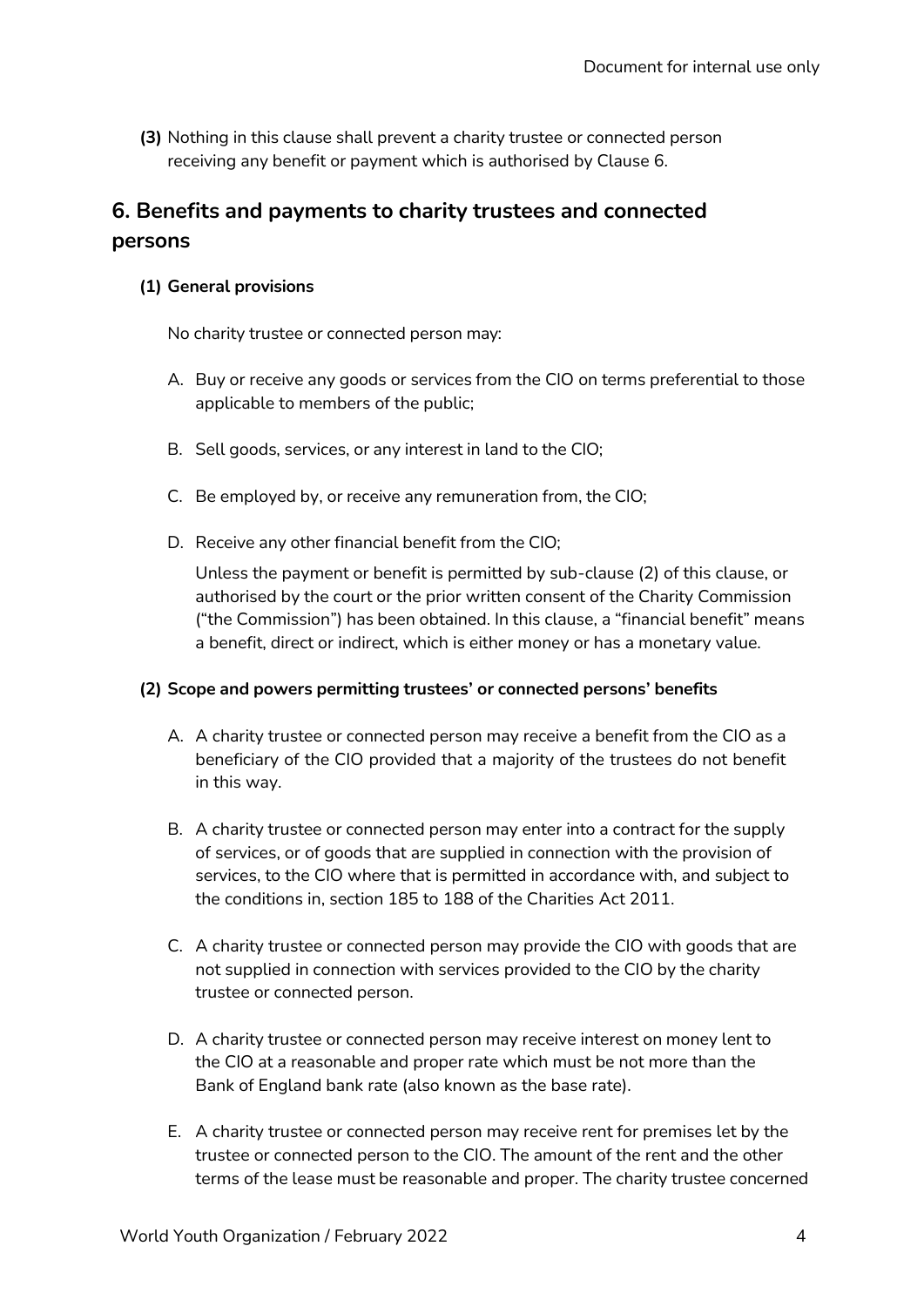must withdraw from any meeting at which such a proposal or the rent or other terms of the lease are under discussion.

F. A charity trustee or connected person may take part in the normal trading and fundraising activities of the CIO on the same terms as members of the public.

#### **(3) Payment for supply of goods only – controls**

#### **The CIO and its charity trustees may only rely upon the authority provided by sub-clause (2.C) of this clause if each of the following conditions is satisfied:**

- A. The amount or maximum amount of the payment for the goods is set out in a written agreement between the CIO and the charity trustee or connected person supplying the goods ("the supplier").
- B. The amount or maximum amount of the payment for the goods does not exceed what is reasonable in the circumstances for the supply of the goods in question.
- C. The other charity trustees are satisfied that it is in the best interests of the CIO to contract with the supplier rather than with someone who is not a charity trustee or connected person. In reaching that decision the charity trustees must balance the advantage of contracting with a charity trustee or connected person against the disadvantages of doing so.
- D. The supplier is absent from the part of any meeting at which there is discussion of the proposal to enter into a contract or arrangement with him or her or it with regard to the supply of goods to the CIO.
- E. The supplier does not vote on any such matter and is not to be counted when calculating whether a quorum of charity trustees is present at the meeting.
- F. The reason for their decision is recorded by the charity trustees in the minute book.
- G. A majority of the charity trustees then in office are not in receipt of remuneration or payments authorised by clause 6.

#### **(4) In sub-clauses (2) and (3) of this clause:**

- A. "The CIO" includes any company in which the CIO:
	- (i) Holds more than 50% of the shares; or
	- (ii) Controls more than 50% of the voting rights attached to the shares; or
	- (iii) Has the right to appoint one or more directors to the board of the company;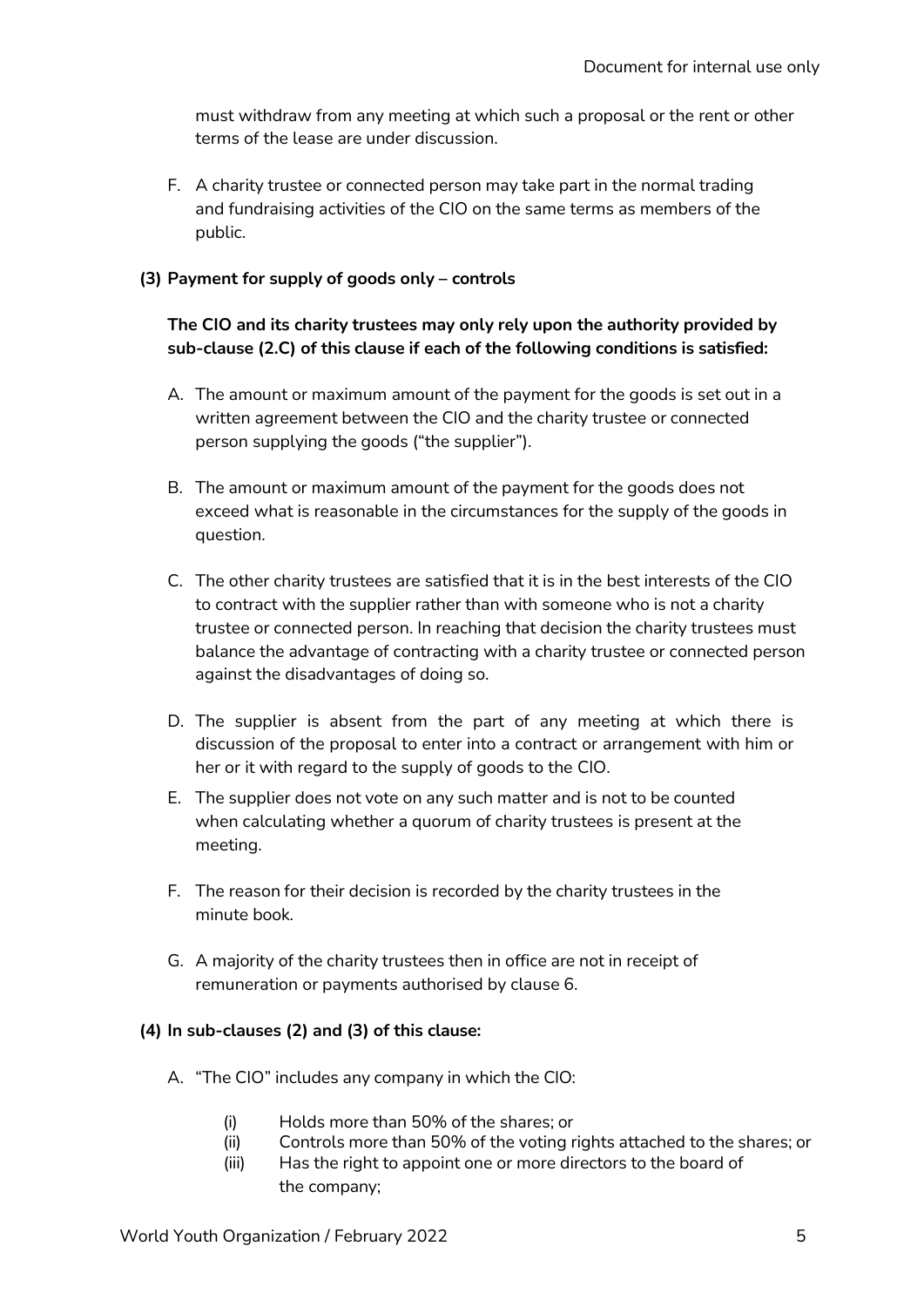B. "Connected person" includes any person within the definition set out in clause 30 (Interpretation);

## **7. Conflicts of interest and conflicts of loyalty**

#### **A charity trustee must:**

- (1) Declare the nature and extent of any interest, direct or indirect, which he or she has in a proposed transaction or arrangement with the CIO or in any transaction or arrangement entered into by the CIO which has not previously been declared; and
- (2) Absent himself or herself from any discussions of the charity trustees in which it is possible that a conflict of interest will arise between his or her duty to act solely in the interests of the CIO and any personal interest (including but not limited to any financial interest)

Any charity trustee absenting himself or herself from any discussions in accordance with this clause must not vote or be counted as part of the quorum in any decision of the charity trustees on the matter.

## **8. Liability of members to contribute to the assets of the CIO if it is wound up**

If the CIO is wound up, the members of the CIO have no liability to contribute to its assets and no personal responsibility for settling its debts and liabilities.

## **9. Membership of the CIO**

#### **(1) Admission of new members**

#### **A. Eligibility**

Membership of the CIO is open to anyone who is interested in furthering its purposes, and who, by applying for membership, has indicated his, her or its agreement to become a member and acceptance of the duty of members set out in sub-clause (3) of this clause.

A member may be an individual, a corporate body, or an individual or corporate body representing an organisation which is not incorporated.

#### **B. Admission procedure**

The charity trustees:

(i) May require applications for membership to be made in any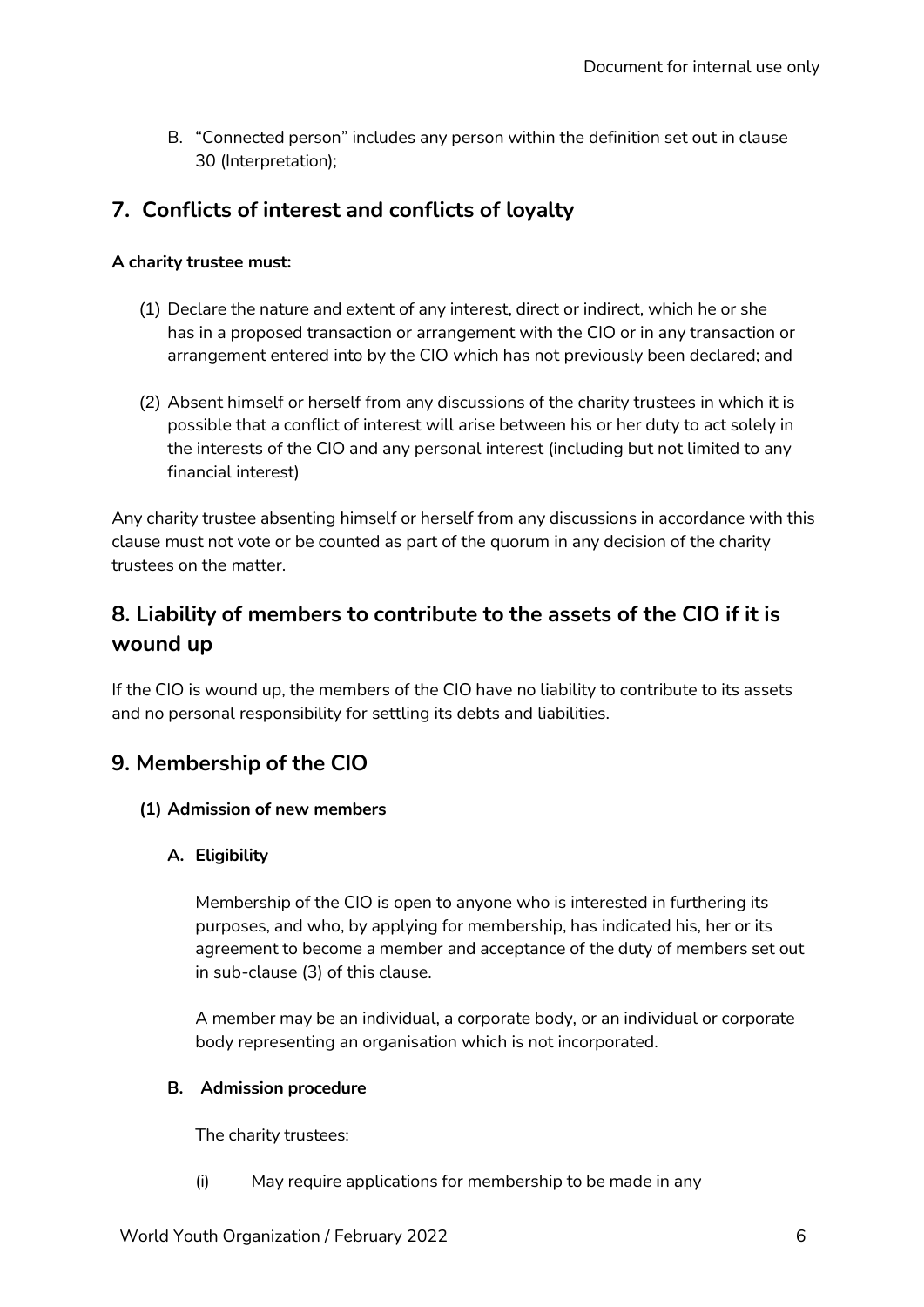reasonable way that they decide;

- (ii) Shall, if they approve an application for membership, notify the applicant of their decision within 30 days (a month from the application made)
- (iii) May refuse an application for membership if they believe that it is in the best interests of the CIO for them to do so;
- (iv) Shall, if they decide to refuse an application for membership, give the applicant their reasons for doing so, within 30 days (a month from the application made) of the decision being taken, and give the applicant the opportunity to appeal against the refusal; and
- (v) Shall give fair consideration to any such appeal, and shall inform the applicant of their decision, but any decision to confirm refusal of the application for membership shall be final.

#### **(2) Transfer of membership**

Membership of the CIO cannot be transferred to anyone else except in the case of an individual or corporate body representing an organisation which is not incorporated, whose membership may be transferred by the unincorporated organisation to a new representative. Such transfer of membership does not take effect until the CIO has received written notification of the transfer.

#### **(3) Duty of members**

It is the duty of each member of the CIO to exercise his or her powers as a member of the CIO in the way he or she decides in good faith would be most likely to further the purposes of the CIO.

#### **(4) Termination of membership**

#### **A. Membership of the CIO comes to an end if:**

- (i) The member dies, or, in the case of an organisation (or the representative of an organisation) that organisation ceases to exist; or
- (ii) The member sends a notice of resignation to the charity trustees; or
- (iii) Any sum of money owed by the member to the CIO is not paid in full within six months of its falling due; or
- (iv) The charity trustees decide that it is in the best interests of the CIO that the member in question should be removed from membership, and pass a resolution to that effect.

#### **B. Before the charity trustees take any decision to remove someone from**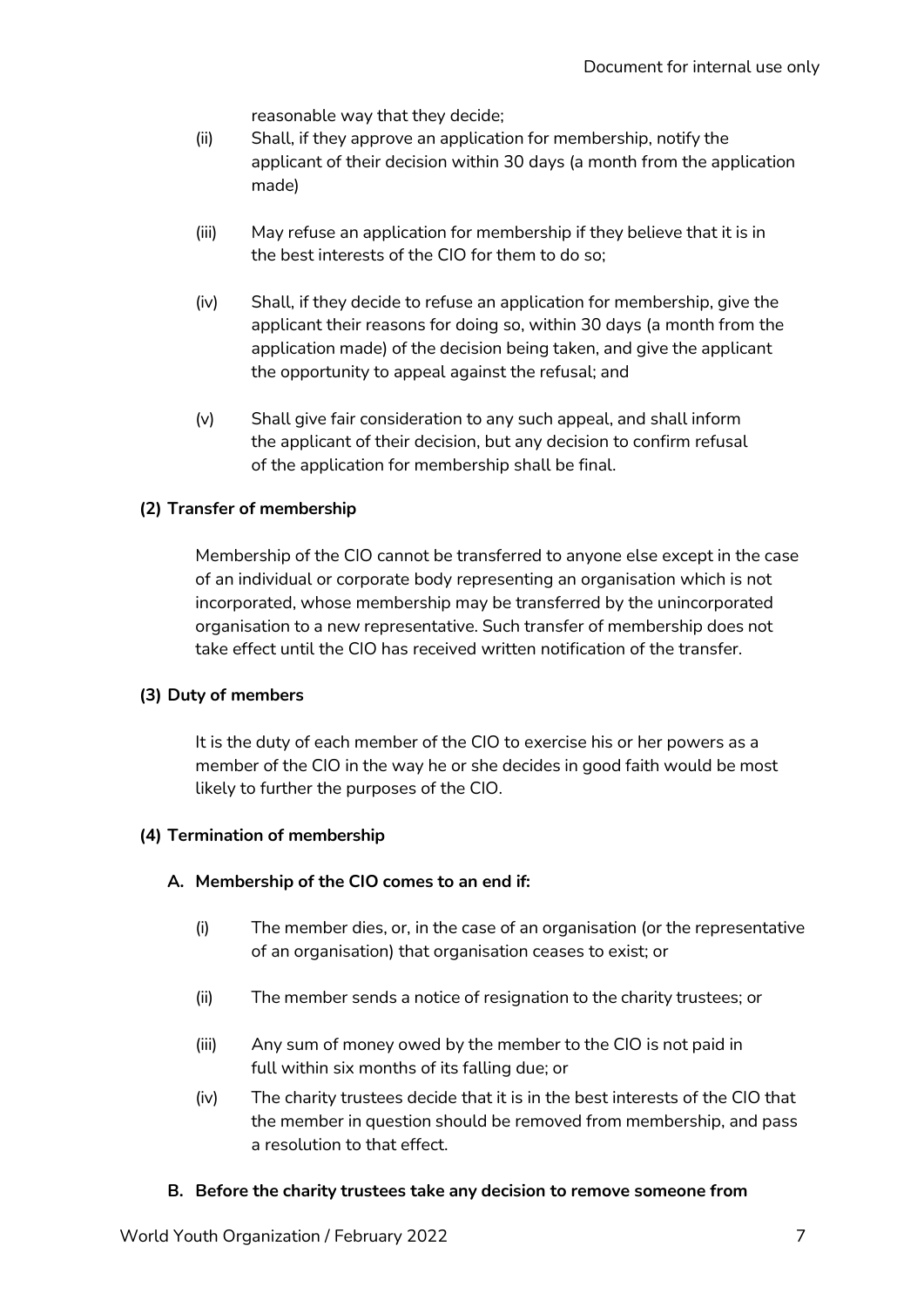#### **membership of the CIO they must:**

- (i) Inform the member of the reasons why it is proposed to remove him, her or it from membership;
- (ii) Give the member at least 21 clear days' notice in which to make representations to the charity trustees as to why he, she or it should not be removed from membership;
- (iii) At a duly constituted meeting of the charity trustees, consider whether or not the member should be removed from membership;
- (iv) Consider at that meeting any representations which the member makes as to why the member should not be removed; and
- (v) Allow the member, or the member's representative, to make those representations in person at that meeting, if the member so chooses.

#### **(5) Membership fees**

The CIO may require members to pay reasonable membership fees to the CIO. The current fee stands at £15.00 (GBP) a month.

#### **(6) Informal or associate (non-voting) membership**

Details of any informal members should not be included in the Register of Members.

- A. The charity trustees may create associate or other classes of non-voting membership, and may determine the rights and obligations of any such members (including payment of membership fees), and the conditions for admission to, and termination of membership of any such class of members.
- B. Other references in this constitution to "members" and "membership" do not apply to non-voting members, and non-voting members do not qualify as members for any purpose under the Charities Acts, General Regulations or Dissolution Regulations.

## **10. Members' decisions**

#### **(1) General provisions**

Except for those decisions that must be taken in a particular way as indicated in sub-clause (3) of this clause, decisions of the members of the CIO will be taken by vote at a general meeting as provided in sub-clause (2) of this clause.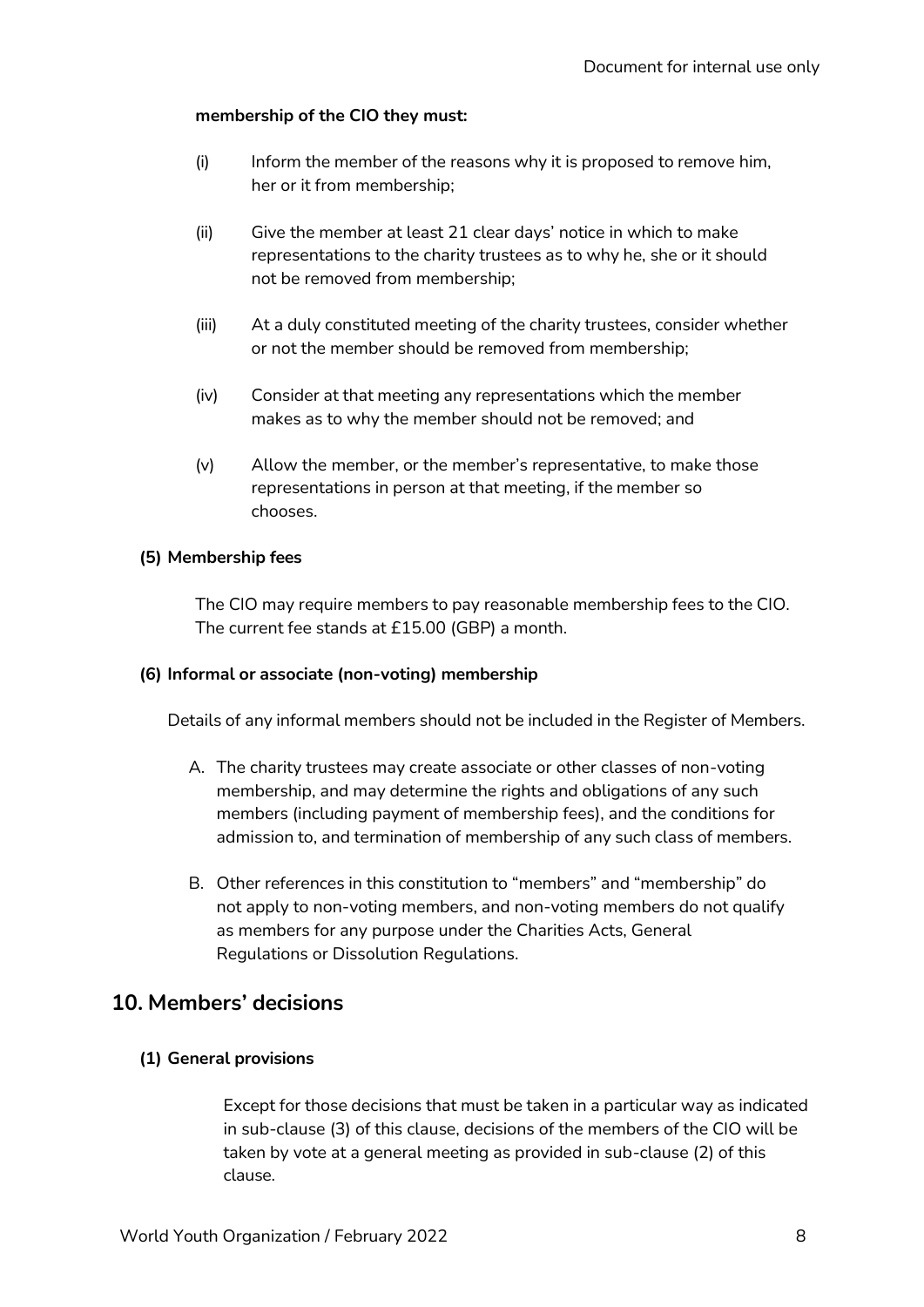#### **(2) Taking ordinary decisions by vote**

Subject to sub-clause (3) of this clause, any decision of the members of the CIO may be taken by means of a resolution at a general meeting. Such a resolution may be passed by a simple majority of votes cast at the meeting (including votes cast by postal or email ballot, and proxy votes).

#### **(3) Decisions that must be taken in a particular way**

- A. Any decision to remove a trustee must be taken in accordance with clause 15(2).
- B. Any decision to amend this constitution must be taken in accordance with clause 28 of this constitution (Amendment of Constitution).
- C. Any decision to wind up or dissolve the CIO must be taken in accordance with clause 29 of this constitution (Voluntary winding up or dissolution). Any decision to amalgamate or transfer the undertaking of the CIO to one or more other CIOs must be taken in accordance with the provisions of the Charities Act 2011.

## **11. General meetings of members**

#### **(1) Types of general meeting**

There must be an annual general meeting (AGM) of the members of the CIO. The first AGM must be held within 18 months of the registration of the CIO, and subsequent AGMs must be held at intervals of not more than 15 months. The AGM must receive the annual statement of accounts (duly audited or examined where applicable) and the trustees' annual report, and must elect trustees as required under clause 13.

Other general meetings of the members of the CIO may be held at any time. All general meetings must be held in accordance with the following provisions

#### **(2) Calling general meetings**

- A. The charity trustees:
	- (i) Must call the annual general meeting of the members of the CIO in accordance with sub-clause (1) of this clause, and identify it as such in the notice of the meeting; and
	- (ii) May call any other general meeting of the members at any time.
- B. The charity trustees must, within 21 days, call a general meeting of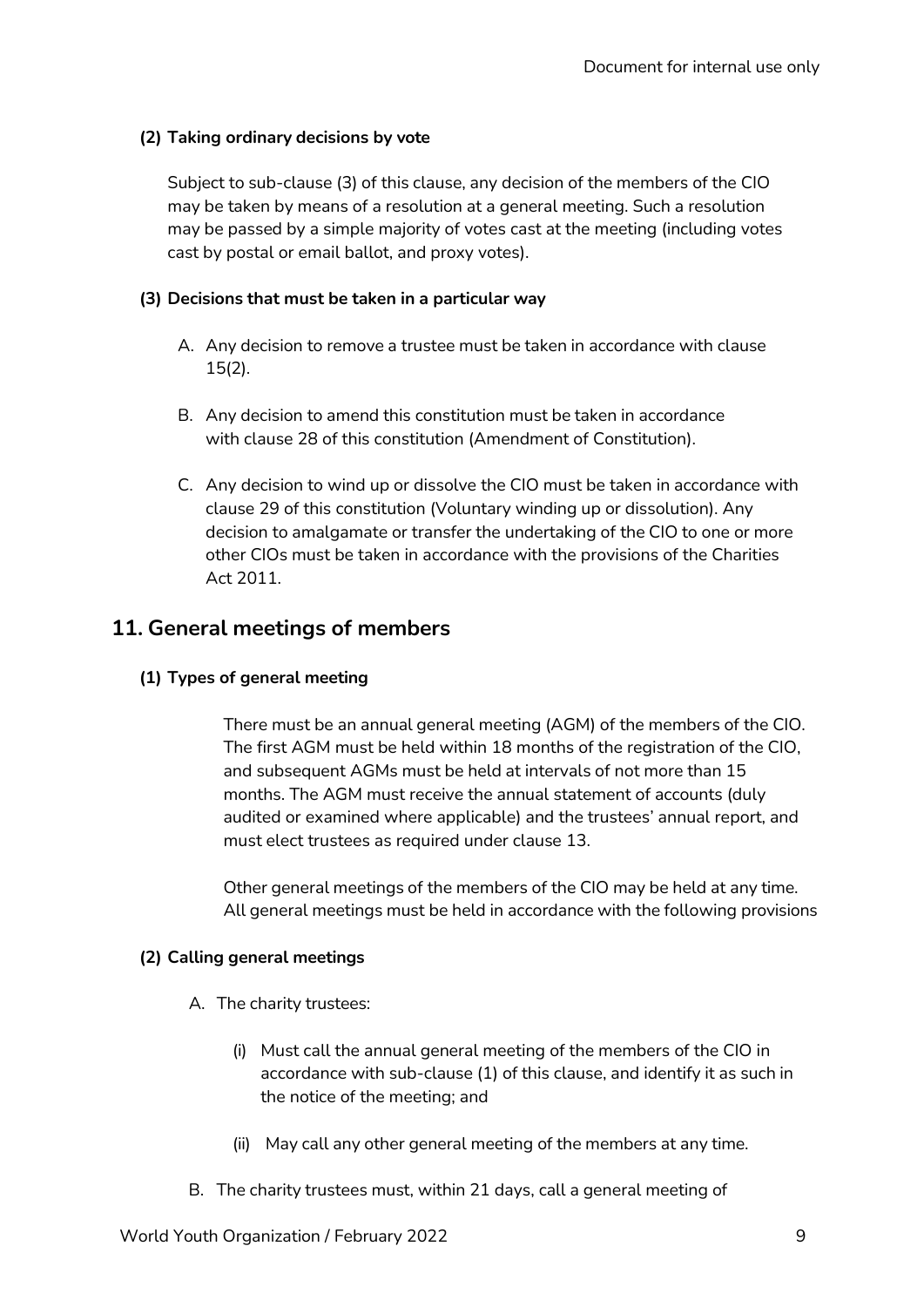the members of the CIO if:

- (i) They receive a request to do so from at least 10% of the members of the CIO; and
- (ii) The request states the general nature of the business to be dealt with at the meeting, and is authenticated by the member(s) making the request.
- C. If, at the time of any such request, there has not been any general meeting of the members of the CIO for more than 12 months, then sub-clause (b)(i) of this clause shall have effect as if 5% were substituted for 10%.
- D. Any such request may include particulars of a resolution that may properly be proposed, and is intended to be proposed, at the meeting.
- E. A resolution may only properly be proposed if it is lawful, and is not defamatory, frivolous or vexatious.
- F. Any general meeting called by the charity trustees at the request of the members of the CIO must be held within 28 days from the date on which it is called.
- G. If the charity trustees fail to comply with this obligation to call a general meeting at the request of its members, then the members who requested the meeting may themselves call a general meeting.
- H. A general meeting called in this way must be held not more than 3 months after the date when the members first requested the meeting.
- I. The CIO must reimburse any reasonable expenses incurred by the members calling a general meeting by reason of the failure of the charity trustees to duly call the meeting, but the CIO shall be entitled to be indemnified by the charity trustees who were responsible for such failure.

#### **(3) Notice of general meetings**

- A. The charity trustees, or, as the case may be, the relevant members of the CIO, must give at least 14 clear days notice of any general meeting to all of the members, and to any charity trustee of the CIO who is not a member.
- B. If it is agreed by not less than 90% of all members of the CIO, any resolution may be proposed and passed at the meeting even though the requirements of sub-clause (3) (a) of this clause have not been met. This sub-clause does not apply where a specified period of notice is strictly required by another clause in this constitution, by the Charities Act 2011 or by the General Regulations.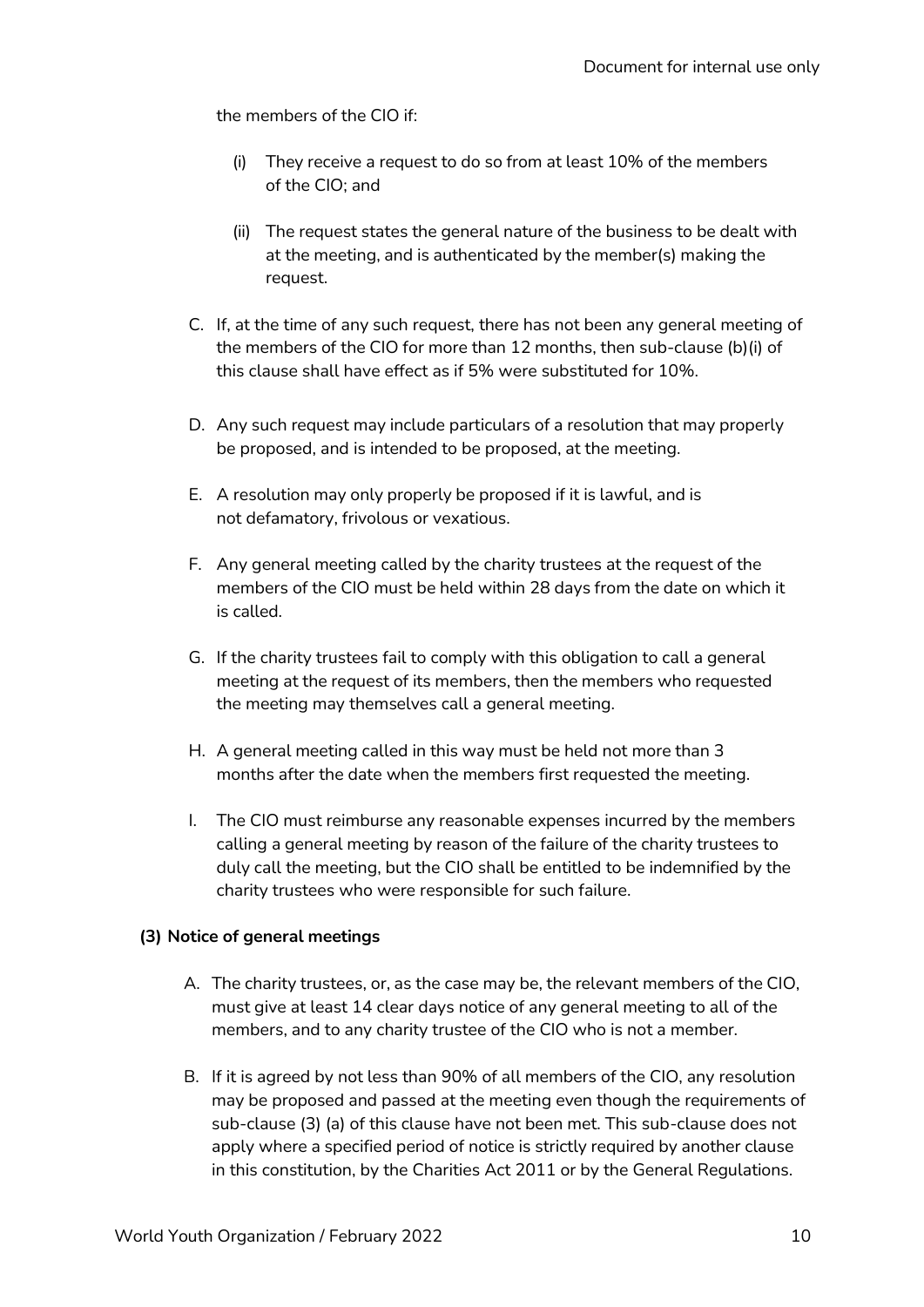- C. The notice of any general meeting must:
	- (i) state the time and date of the meeting:
	- (ii) Give the address at which the meeting is to take place;
	- (iii) Give particulars of any resolution which is to be moved at the meeting, and of the general nature of any other business to be dealt with at the meeting; and
	- (iv) If a proposal to alter the constitution of the CIO is to be considered at the meeting, include the text of the proposed alteration;
	- (v) Include, with the notice for the AGM, the annual statement of accounts and trustees' annual report, details of persons standing for election or re-election as trustee, or where allowed under clause 22 (Use of electronic communication), details of where the information may be found on the CIO's website.
- D. Proof that an envelope containing a notice was properly addressed, prepaid and posted; or that an electronic form of notice was properly addressed and sent, shall be conclusive evidence that the notice was given. Notice shall be deemed to be given 48 hours after it was posted or sent.
- E. The proceedings of a meeting shall not be invalidated because a member who was entitled to receive notice of the meeting did not receive it because of accidental omission by the CIO.

#### **(4) Chairing of general meetings**

The person nominated as chair by the charity trustees under clause 19(2) (Chairing of meetings), shall, if present at the general meeting and willing to act, preside as chair of the meeting. Subject to that, the members of the CIO who are present at a general meeting shall elect a chair to preside at the meeting.

#### **(5) Quorum at general meetings**

- A. No business may be transacted at any general meeting of the members of the CIO unless a quorum is present when the meeting starts.
- B. Subject to the following provisions, the quorum for general meetings shall be three members. An organisation represented by a person present at the meeting in accordance with sub-clause (7) of this clause, is counted as being present in person.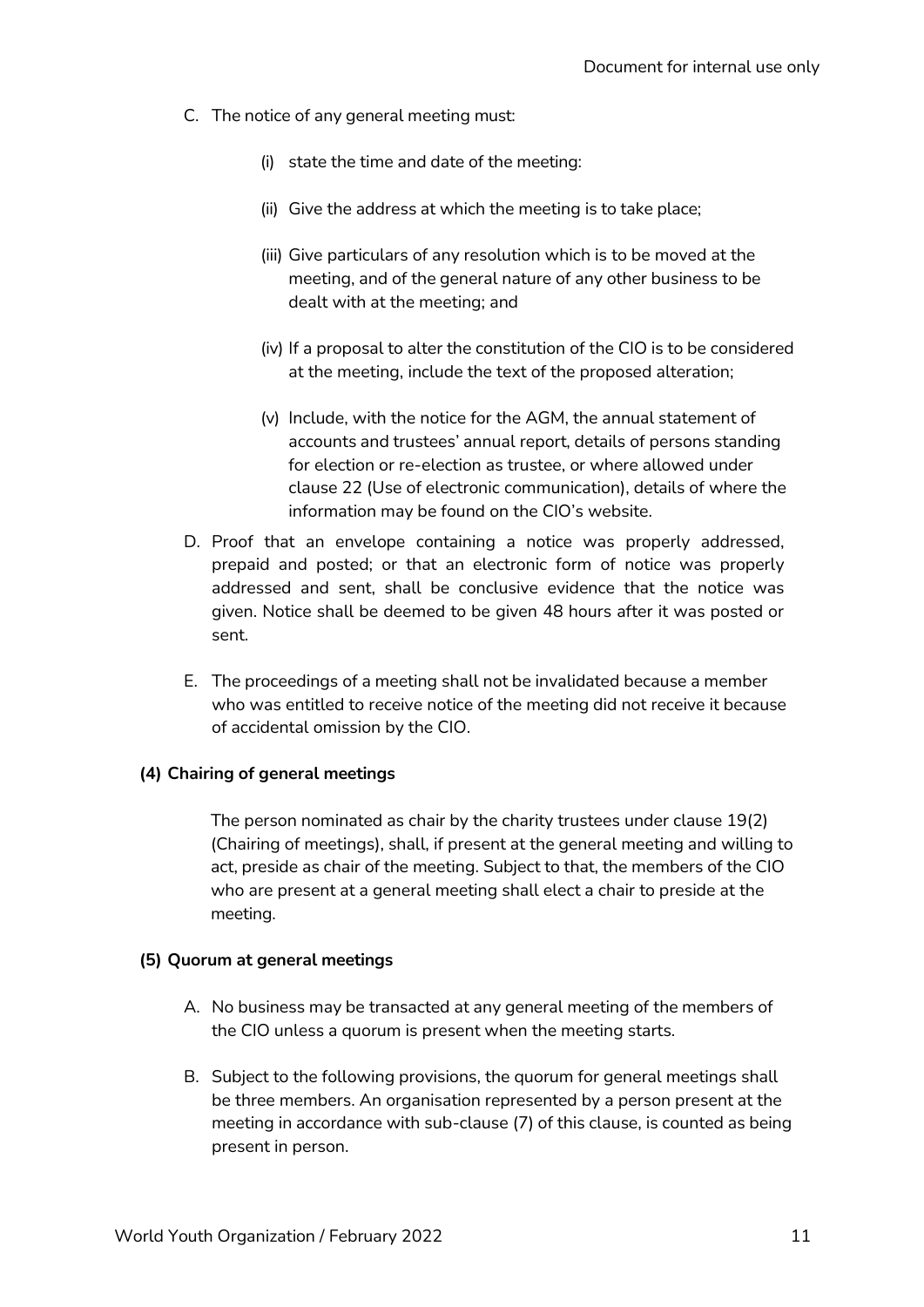- C. If the meeting has been called by or at the request of the members and a quorum is not present within 15 minutes of the starting time specified in the notice of the meeting, the meeting is closed.
- D. If the meeting has been called in any other way and a quorum is not present within 15 minutes of the starting time specified in the notice of the meeting, the chair must adjourn the meeting. The date, time and place at which the meeting will resume must either be announced by the chair or be notified to the CIO's members at least seven clear days before the date on which it will resume.
- E. If a quorum is not present within 15 minutes of the start time of the adjourned meeting, the member or members present at the meeting constitute a quorum.
- F. If at any time during the meeting a quorum ceases to be present, the meeting may discuss issues and make recommendations to the trustees but may not make any decisions. If decisions are required which must be made by a meeting of the members, the meeting must be adjourned.

#### **(6) Voting at general meetings**

- A. Any decision other than one falling within clause 10(4) (Decisions that must be taken in a particular way) shall be taken by a simple majority of votes cast at the meeting (including proxy and postal votes). Every member has one vote.
- B. A resolution put to the vote of a meeting shall be decided on a show of hands, unless (before or on the declaration of the result of the show of hands) a poll is duly demanded. A poll may be demanded by the chair or by at least 10% of the members present in person or by proxy at the meeting.
- C. A poll demanded on the election of a person to chair the meeting or on a question of adjournment must be taken immediately. A poll on any other matter shall be taken, and the result of the poll shall be announced, in such manner as the chair of the meeting shall decide, provided that the poll must be taken, and the result of the poll announced, within 30 days of the demand for the poll.
- D. A poll may be taken:
	- (i) At the meeting at which it was demanded; or
	- (ii) At some other time and place specified by the chair; or
	- (iii) Through the use of postal or electronic communications.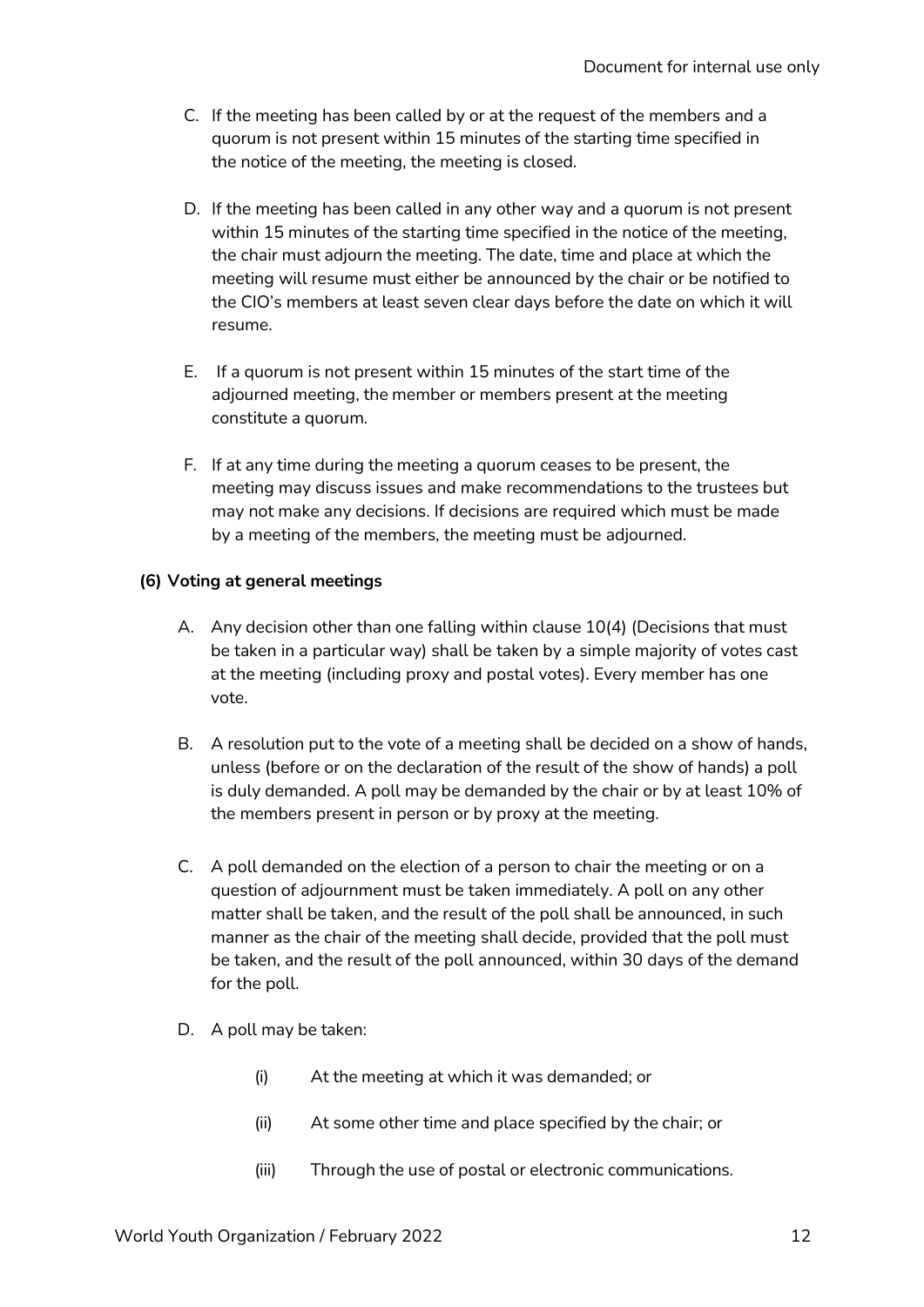- E. In the event of an equality of votes, whether on a show of hands or on a poll, the chair of the meeting shall have a second, or casting vote.
- F. Any objection to the qualification of any voter must be raised at the meeting at which the vote is cast and the decision of the chair of the meeting shall be final.
- G. Representation of organisations and corporate members

#### **(7) Representation of the World Youth Organization and corporate members at meetings**

An organisation or a corporate body that is a member of the CIO may, in accordance with its usual decision-making process, authorise a person to act as its representative at any general meeting of the CIO.

The representative is entitled to exercise the same powers on behalf of the organisation or corporate body as the organisation or corporate body could exercise as an individual member of the CIO.

#### **(8) Adjournment of meetings**

The chair may with the consent of a meeting at which a quorum is present (and shall if so directed by the meeting) adjourn the meeting to another time and/or place. No business may be transacted at an adjourned meeting except business which could properly have been transacted at the original meeting.

### **12. Charity trustees**

#### **(1) Functions and duties of charity trustees**

The charity trustees shall manage the affairs of the CIO and may for that purpose exercise all the powers of the CIO. It is the duty of each charity trustee:

- A. To exercise his or her powers and to perform his or her functions as a trustee of the CIO in the way he or she decides in good faith would be most likely to further the purposes of the CIO; and
- B. To exercise, in the performance of those functions, such care and skill as is reasonable in the circumstances having regard in particular to:
	- (i) Any special knowledge or experience that he or she has or holds himself or herself out as having; and
	- (ii) If he or she acts as a charity trustee of the CIO in the course of a business or profession, to any special knowledge or experience that it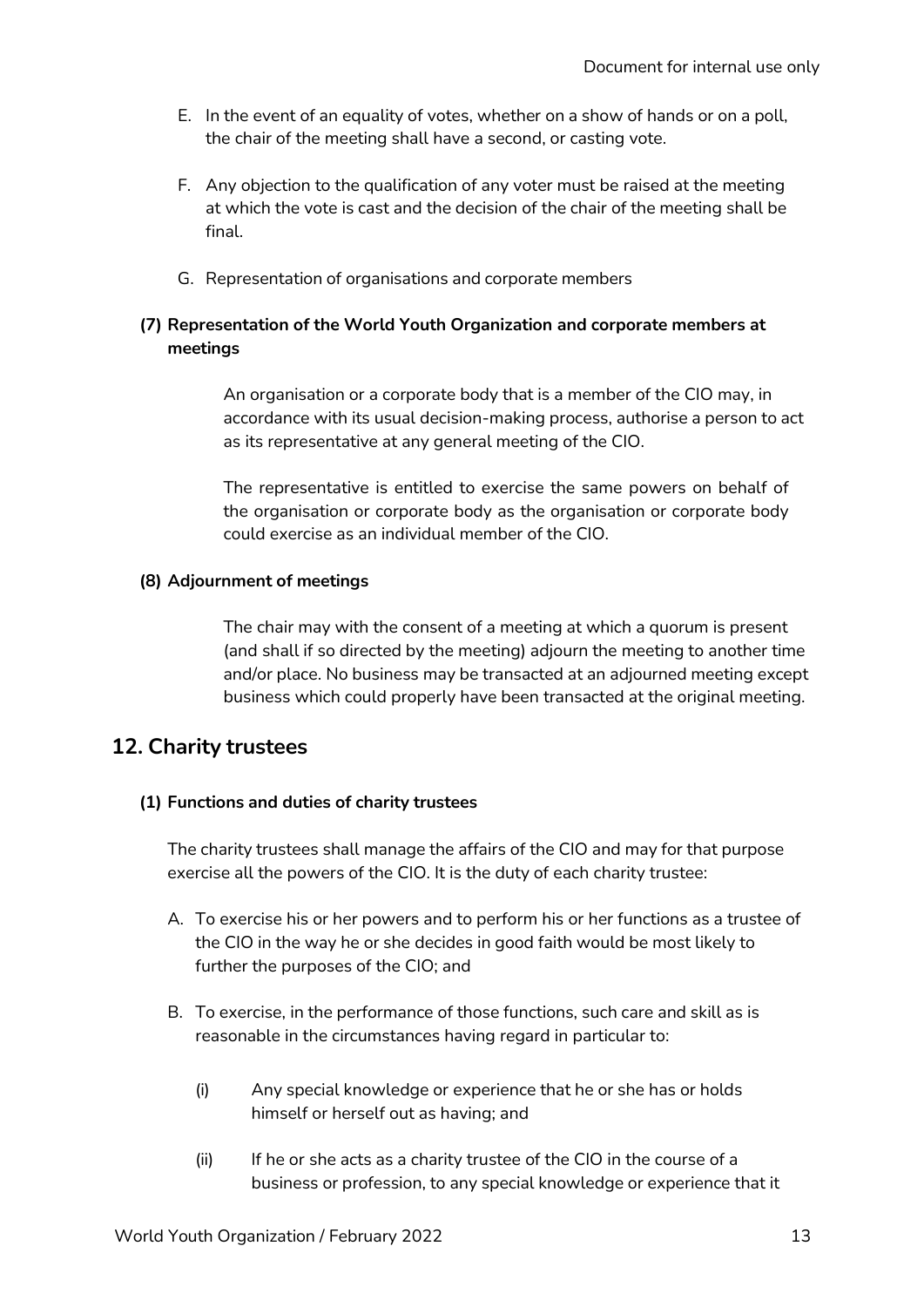is reasonable to expect of a person acting in the course of that kind of business or profession.

#### **(2) Eligibility for trusteeship**

- A. Every charity trustee must be a natural person.
- B. No one may be appointed as a charity trustee:
	- If he or she is under the **age of 16 years**; or
	- If he or she would automatically cease to hold office under the provisions of clause 15(1)(f).
- C. No one is entitled to act as a charity trustee whether on appointment or on any re-appointment until he or she has expressly acknowledged, in whatever way the charity trustees decide, his or her acceptance of the office of charity trustee.
- D. At least **one of the trustees of the CIO must be 20 years** of age or over. If there is no trustee aged at least 21 years, the remaining trustee or trustees may act only to call a meeting of the charity trustees, or appoint a new charity trustee.

#### **(3) Number of charity trustees**

A. There must be at least three charity trustees. If the number falls below this minimum, the remaining trustee or trustees may act only to call a meeting of the charity trustees, or appoint a new charity trustee.

#### **(4) First charity trustees**

The first charity trustees of the CIO are –

MR AYATH ULLAH MR JACK WELCH MR GEORGE REVEL MS CLAIRE BELGARD MR EDDIE AYLETT MR ADAM KELLYTHORN

## **13. Appointment of charity trustees**

#### **(1) Appointing trustees**

- A. At the first annual general meeting of the members of the CIO all the charity trustees shall retire from office;
- B. At every subsequent annual general meeting of the members of the CIO, one-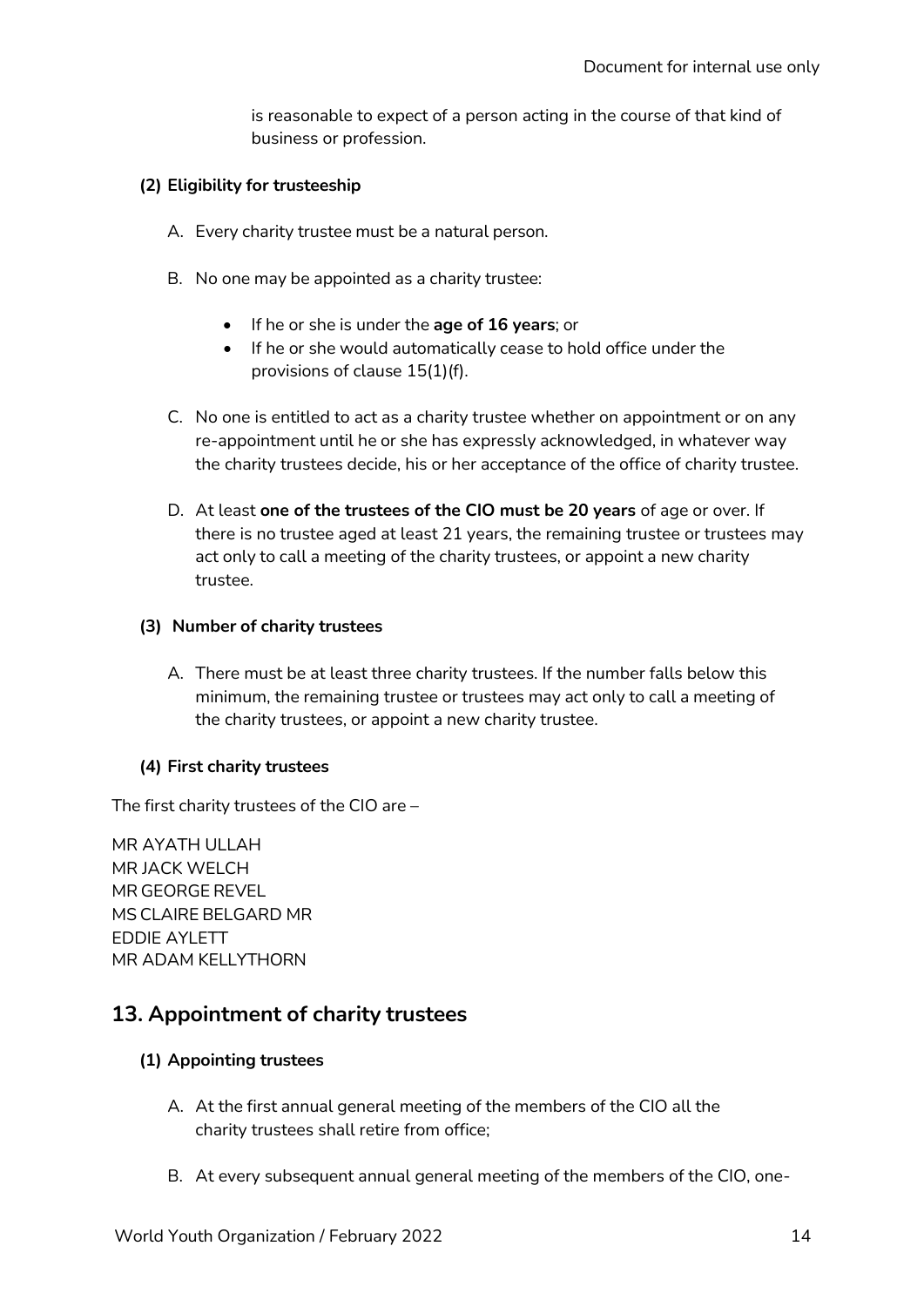third of the charity trustees shall retire from office. If the number of charity trustees is not three or a multiple of three, then the number nearest to onethird shall retire from office, but if there is only one charity trustee, he or she shall retire;

- C. The charity trustees to retire by rotation shall be those who have been longest in office since their last appointment or reappointment. If any trustees were last appointed or reappointed on the same day those to retire shall (unless they otherwise agree among themselves) be determined by lot;
- D. The vacancies so arising may be filled by the decision of the members at the annual general meeting; any vacancies not filled at the annual general meeting may be filled as provided in sub-clause (5) of this clause;
- E. The members or the charity trustees may at any time decide to appoint a new charity trustee, whether in place of a charity trustee who has retired or been removed in accordance with clause 15 (Retirement and removal of charity trustees), or as an additional charity trustee, provided that the limit specified in clause 12(3) on the number of charity trustees would not as a result be exceeded;
- F. A person so appointed by the members of the CIO shall retire in accordance with the provisions of sub-clauses (2) and (3) of this clause. A person so appointed by the charity trustees shall retire at the conclusion of the next annual general meeting after the date of his or her appointment, and shall not be counted for the purpose of determining which of the charity trustees is to retire by rotation at that meeting.

#### **(2) Ex officio charity trustees**

The managing director for the time being ("the office holder") shall automatically, by virtue of holding that office ("ex officio"), be a charity trustee.

If unwilling to act as a charity trustee, the office holder may:

- A. Before accepting appointment as a charity trustee, give notice in writing to the trustees of his or her unwillingness to act in that capacity; or
- B. After accepting appointment as a charity trustee, resign under the provisions contained in clause 15 (Retirement and removal of charity trustees).

*The office of ex officio charity trustee will then remain vacant until the office holder ceases to hold office.*

## **14. Information for new charity trustees**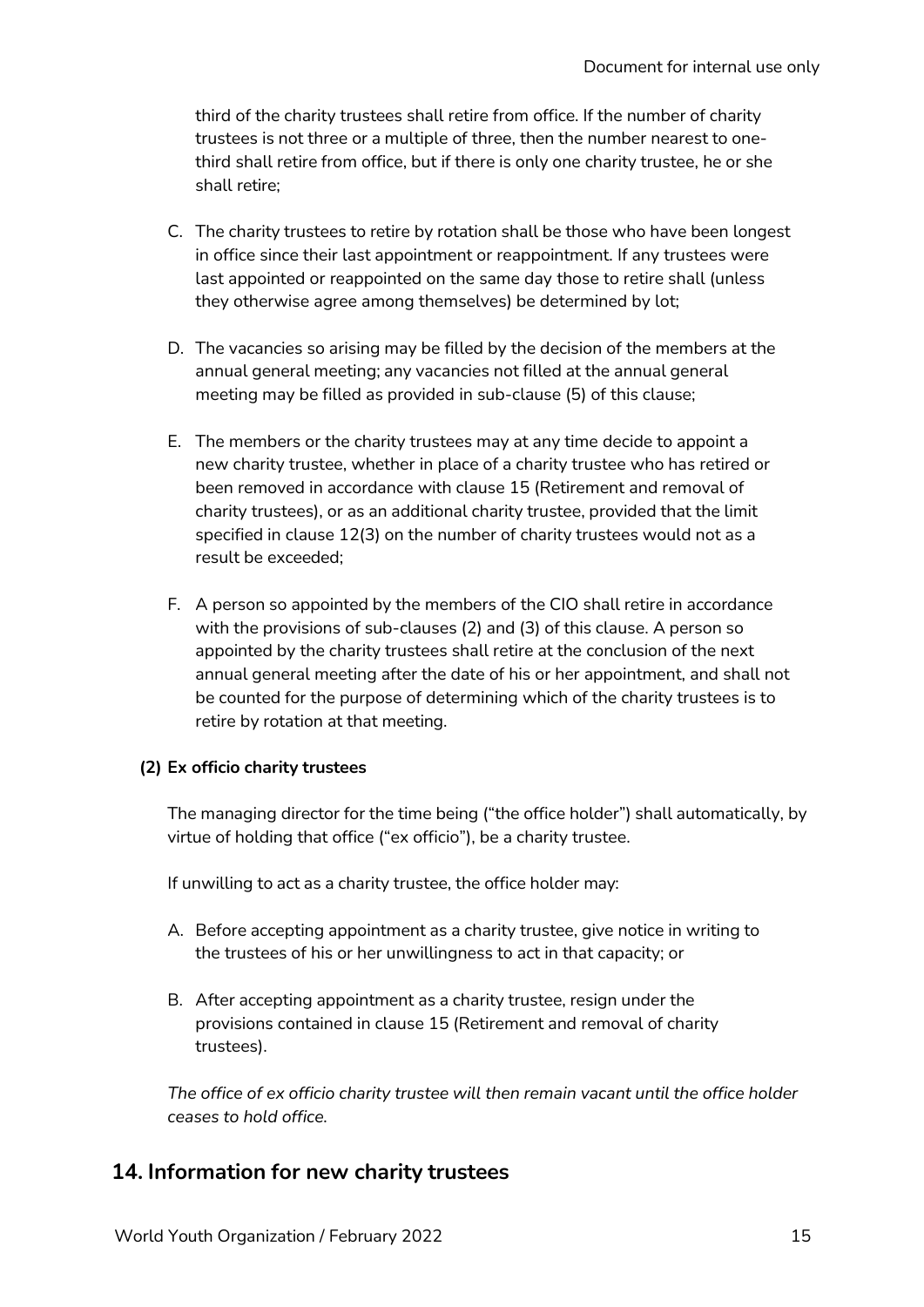The charity trustees will make available to each new charity trustee, on or before his or her first appointment:

- A. A copy of this constitution and any amendments made to it; and
- B. A copy of the CIO's latest trustees' annual report and statement of accounts.

## **15. Retirement and removal of charity trustees**

#### **(1) A charity trustee ceases to hold office if he or she:**

- A. Retires by notifying the CIO in writing (but only if enough charity trustees will remain in office when the notice of resignation takes effect to form a quorum for meetings);
- B. Is absent without the permission of the charity trustees from all their meetings held within a period of six months and the trustees resolve that his or her office be vacated;
- C. Dies;
- D. In the written opinion, given to the company, of a registered medical practitioner treating that person, has become physically or mentally incapable of acting as a director and may remain so for more than three months;
- E. Is removed by the members of the CIO in accordance with sub-clause (2) of this clause; or
- F. Is disqualified from acting as a charity trustee by virtue of section 178-180 of the Charities Act 2011 (or any statutory re-enactment or modification of that provision).
- (2) A charity trustee shall be removed from office if a resolution to remove that trustee is proposed at a general meeting of the members called for that purpose and properly convened in accordance with clause 11, and the resolution is passed by a two-thirds majority of votes cast at the meeting.
- (3) A resolution to remove a charity trustee in accordance with this clause shall not take effect unless the individual concerned has been given at least 14 clear days' notice in writing that the resolution is to be proposed, specifying the circumstances alleged to justify removal from office, and has been given a reasonable opportunity of making oral and/or written representations to the members of the CIO.

## **16. Reappointment of charity trustees**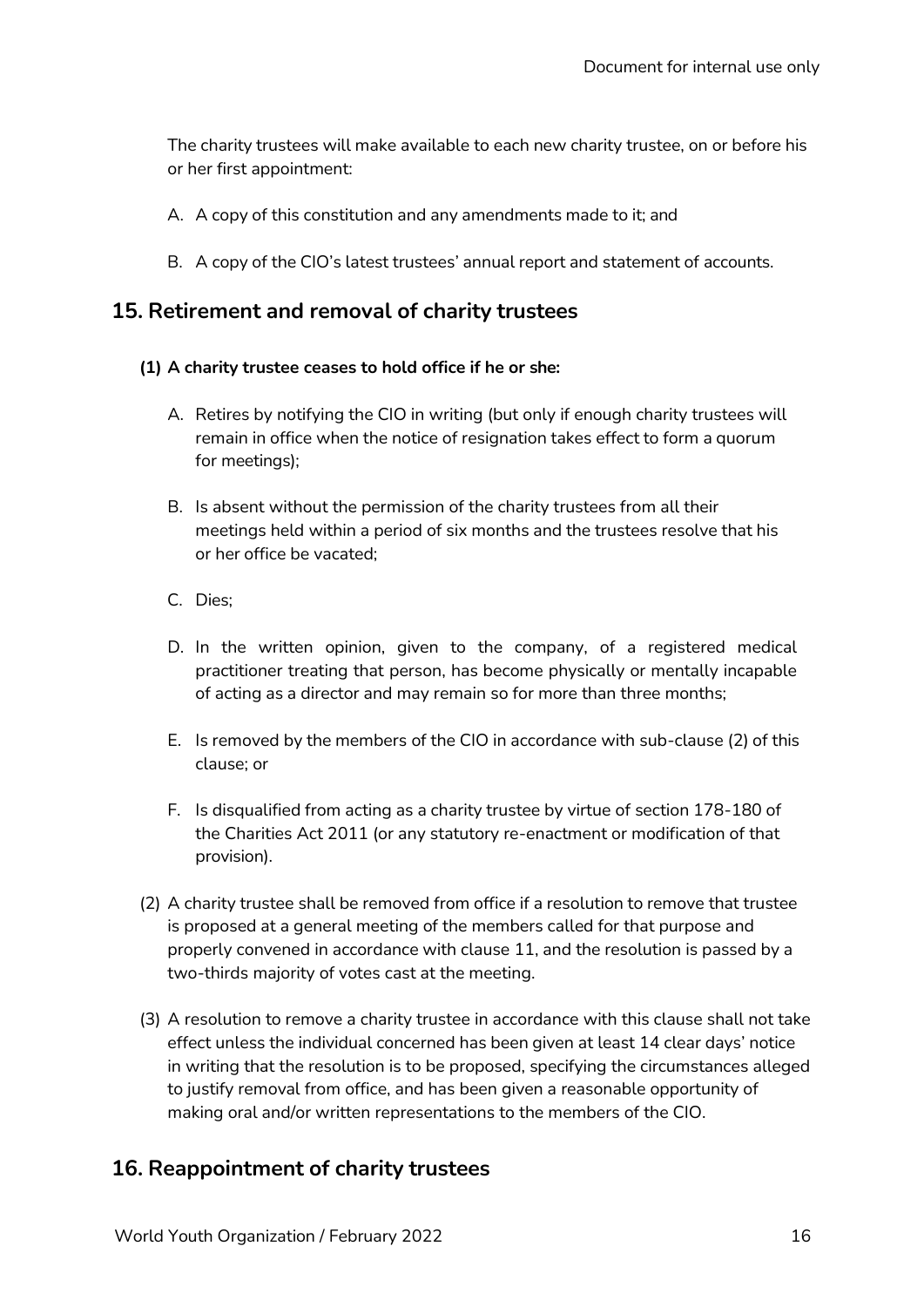#### **Reappointment of charity trustees**

Any person who retires as a charity trustee by rotation or by giving notice to the CIO is eligible for reappointment. A charity trustee who has served for three consecutive terms may not be reappointed for a fourth consecutive term but may be reappointed after an interval of at least one year.

## **17. Taking of decisions by charity trustees**

#### **Any decision may be taken either:**

- At a meeting of the charity trustees; or
- By resolution in writing or electronic form agreed by all of the charity trustees, which may comprise either a single document or several documents containing the text of the resolution in like form to each of which one or more charity trustees has signified their agreement.

## **18. Delegation by charity trustees**

- (1) The charity trustees may delegate any of their powers or functions to a committee or committees, and, if they do, they must determine the terms and conditions on which the delegation is made. The charity trustees may at any time alter those terms and conditions, or revoke the delegation.
- (2) This power is in addition to the power of delegation in the General Regulations and any other power of delegation available to the charity trustees, but is subject to the following requirements
	- A. A committee may consist of two or more persons, but at least one member of each committee must be a charity trustee;
	- B. The acts and proceedings of any committee must be brought to the attention of the charity trustees as a whole as soon as is reasonably practicable; and
	- C. The charity trustees shall from time to time review the arrangements which

## **19. Meetings and proceedings of charity trustees**

#### **(1) Calling meetings**

A. Any charity trustee may call a meeting of the charity trustees.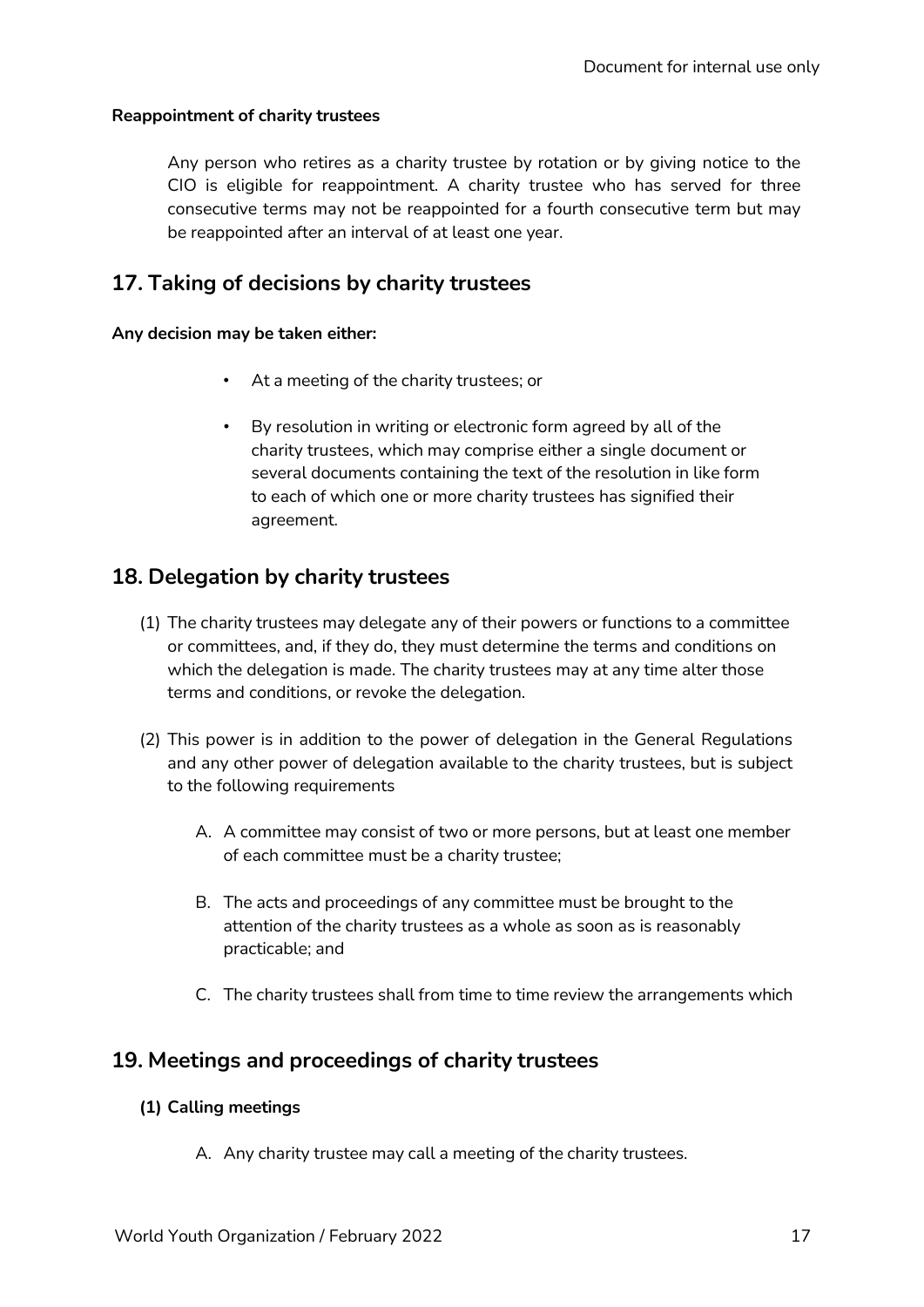B. Subject to that, the charity trustees shall decide how their meetings are to be called, and what notice is required.

#### **(2) Chairing of meetings**

The charity trustees may appoint one of their number to chair their meetings and may at any time revoke such appointment. If no-one has been so appointed, or if the person appointed is unwilling to preside or is not present within 10 minutes after the time of the meeting, the charity trustees present may appoint one of their number to chair that meeting.

#### **(3) Procedure at meetings**

- A. No decision shall be taken at a meeting unless a quorum is present at the time when the decision is taken. The quorum is two charity trustees, or the number nearest to one third of the total number of charity trustees, whichever is greater, or such larger number as the charity trustees may decide from time to time. A charity trustee shall not be counted in the quorum present when any decision is made about a matter upon which he or she is not entitled to vote.
- B. Questions arising at a meeting shall be decided by a majority of those eligible to vote.
- C. In the case of an equality of votes, the chair shall have a second or casting vote.

#### **(4) Participation in meetings by electronic means**

- A. A meeting may be held by suitable electronic means agreed by the charity trustees in which each participant may communicate with all the other participants.
- B. Any charity trustee participating at a meeting by suitable electronic means agreed by the charity trustees in which a participant or participants may communicate with all the other participants shall qualify as being present at the meeting.
- C. Meetings held by electronic means must comply with rules for meetings, including chairing and the taking of minutes.

### **20. Saving provisions**

(1) Subject to sub-clause (2) of this clause, all decisions of the charity trustees, or of a committee of charity trustees, shall be valid notwithstanding the participation in any vote of a charity trustee: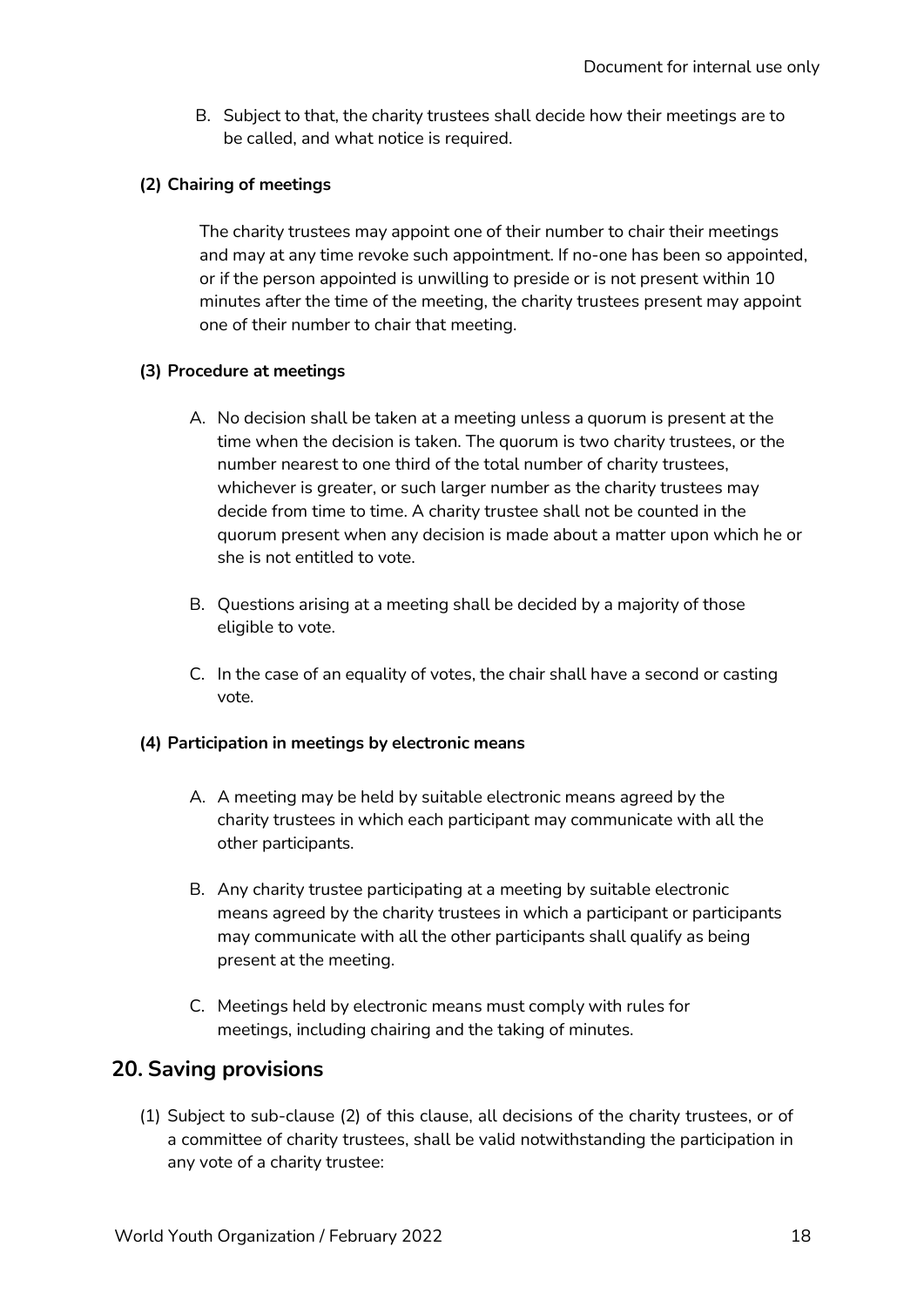- who was disqualified from holding office;
- who had previously retired or who had been obliged by the constitution to vacate office;
- who was not entitled to vote on the matter, whether by reason of a conflict of interest or otherwise;

If, without the vote of that charity trustee and that charity trustee being counted in the quorum, the decision has been made by a majority of the charity trustees at a quorate meeting.

(2) Sub-clause (1) of this clause does not permit a charity trustee to keep any benefit that may be conferred upon him or her by a resolution of the charity trustees or of a committee of charity trustees if, but for clause (1), the resolution would have been void, or if the charity trustee has not complied with clause 7 (Conflicts of interest).

## **21. Execution of documents**

- (1) The CIO shall execute documents either by signature or by affixing its seal.
- (2) A document is validly executed by signature if it is signed by at least two of the charity trustees.
- (3) If the CIO has a seal:
	- A. It must comply with the provisions of the General Regulations; and
	- B. It must only be used by the authority of the charity trustees or of a committee of charity trustees duly authorised by the charity trustees. The charity trustees may determine who shall sign any document to which the seal is affixed and unless otherwise determined it shall be signed by two charity trustees.

## **22. Use of electronic communications**

#### **(1) General**

The CIO will comply with the requirements of the Communications Provisions in the General Regulations and in particular:

- A. The requirement to provide within 21 days to any member on request a hard copy of any document or information sent to the member otherwise than in hard copy form;
- B. Any requirements to provide information to the Commission in a particular form or manner.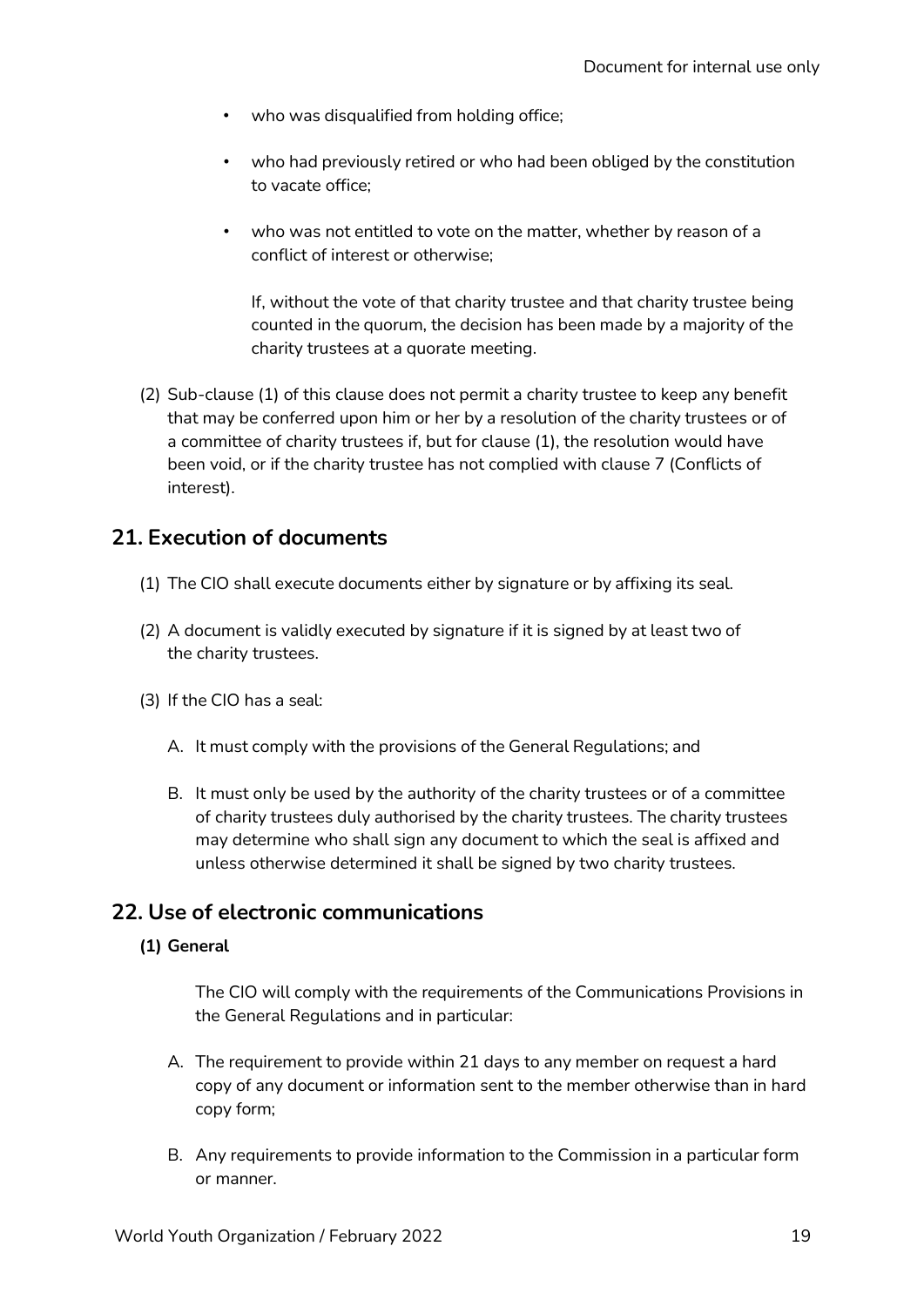## **23. Keeping of Registers**

The CIO must comply with its obligations under the General Regulations in relation to the keeping of, and provision of access to, registers of its members and charity trustees.

## **24. Minutes**

#### **The charity trustees must keep minutes of all:**

- (1) Appointments of officers made by the charity trustees;
- (2) Proceedings at general meetings of the CIO;
- (3) Meetings of the charity trustees and committees of charity trustees including:
	- The names of the trustees present at the meeting;
	- The decisions made at the meetings; and
	- Where appropriate the reasons for the decisions;
- (4) Decisions made by the charity trustees otherwise than in meetings.

## **25. Accounting records, accounts, annual reports and returns, register maintenance**

- (1) The charity trustees must comply with the requirements of the Charities Act 2011 with regard to the keeping of accounting records, to the preparation and scrutiny of statements of accounts, and to the preparation of annual reports and returns. The statements of accounts, reports and returns must be sent to the Charity Commission, regardless of the income of the CIO, within 10 months of the financial year end.
- (2) The charity trustees must comply with their obligation to inform the Commission within 28 days of any change in the particulars of the CIO entered on the Central Register of Charities.

## **26. Rules**

The charity trustees may from time to time make such reasonable and proper rules or bye laws as they may deem necessary or expedient for the proper conduct and management of the CIO, but such rules or bye laws must not be inconsistent with any provision of this constitution. Copies of any such rules or bye laws currently in force must be made available to any member of the CIO on request.

## **28. Amendment of constitution**

**As provided by clauses 224-227 of the Charities Act 2011:**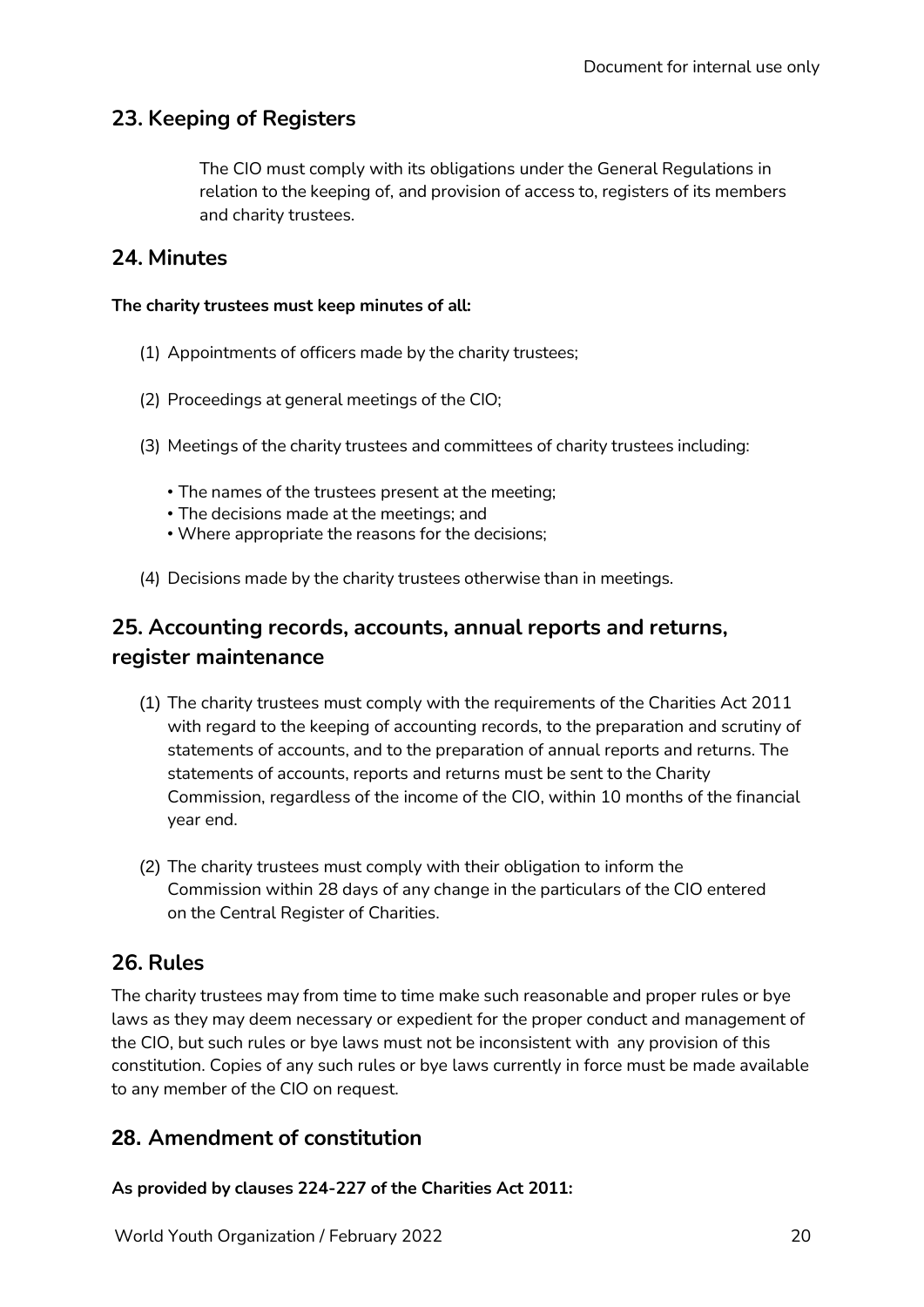#### **(1) This constitution can only be amended:**

- A. By resolution agreed in writing by all members of the CIO; or
- B. By a resolution passed by a 75% majority of votes cast at a general meeting of the members of the CIO.
- **(2)** Any alteration of clause 3 (Objects), clause 29 (Voluntary winding up or dissolution), this clause, or of any provision where the alteration would provide authorisation for any benefit to be obtained by charity trustees or members of the CIO or persons connected with them, requires the prior written consent of the Charity Commission.
- **(3)** No amendment that is inconsistent with the provisions of the Charities Act 2011 or the General Regulations shall be valid.
- **(4)** A copy of any resolution altering the constitution, together with a copy of the CIO's constitution as amended, must be sent to the Commission within 15 days from the date on which the resolution is passed. The amendment does not take effect until it has been recorded in the Register of Charities.

## **29. Voluntary winding up or dissolution**

- (1) As provided by the Dissolution Regulations, the CIO may be dissolved by resolution of its members. Any decision by the members to wind up or dissolve the CIO can only be made:
	- A. At a general meeting of the members of the CIO called in accordance with clause 11 (Meetings of Members), of which not less than 14 days' notice has been given to those eligible to attend and vote:
		- (i) By a resolution passed by a 75% majority of those voting, or
		- (ii) By a resolution passed by decision taken without a vote and without any expression of dissent in response to the question put to the general meeting; or
	- B. By a resolution agreed in writing by all members of the CIO.
- (2) Subject to the payment of all the CIO's debts:
	- A. Any resolution for the winding up of the CIO, or for the dissolution of the CIO without winding up, may contain a provision directing how any remaining assets of the CIO shall be applied.
	- B. If the resolution does not contain such a provision, the charity trustees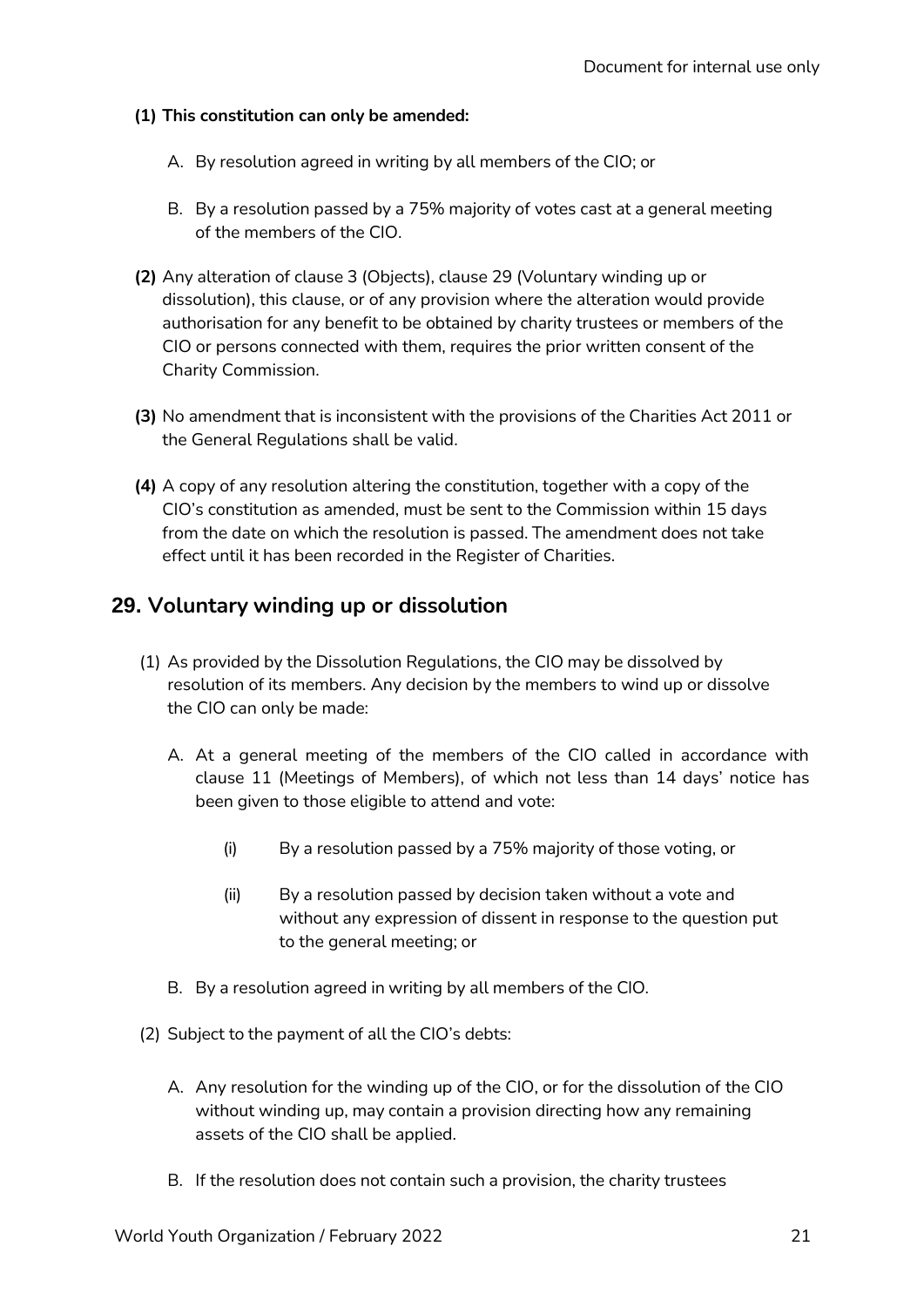must decide how any remaining assets of the CIO shall be applied.

- C. In either case the remaining assets must be applied for charitable purposes the same as or similar to those of the CIO.
- (3) The CIO must observe the requirements of the Dissolution Regulations in applying to the Commission for the CIO to be removed from the Register of Charities, and in particular:
	- A. The charity trustees must send with their application to the Commission:
		- (i) A copy of the resolution passed by the members of the CIO;
		- (ii) A declaration by the charity trustees that any debts and other liabilities of the CIO have been settled or otherwise provided for in full; and
		- (iii) A statement by the charity trustees setting out the way in which any property of the CIO has been or is to be applied prior to its dissolution in accordance with this constitution;
	- B. The charity trustees must ensure that a copy of the application is sent within seven days to every member and employee of the CIO, and to any charity trustee of the CIO who was not privy to the application.
- (4) If the CIO is to be wound up or dissolved in any other circumstances, the provisions of the Dissolution Regulations must be followed.

## **30. Interpretation**

#### **In this constitution:**

"Connected person" means:

- A. A child, parent, grandchild, grandparent, brother or sister of the charity trustee;
- B. The spouse or civil partner of the charity trustee or of any person falling within sub-clause (a) above;
- C. A person carrying on business in partnership with the charity trustee or with any person falling within sub clause (a) or (b) above;
- D. An institution which is controlled
	- (i) By the charity trustee or any connected person falling within sub- clause (a), (b), or (c) above; or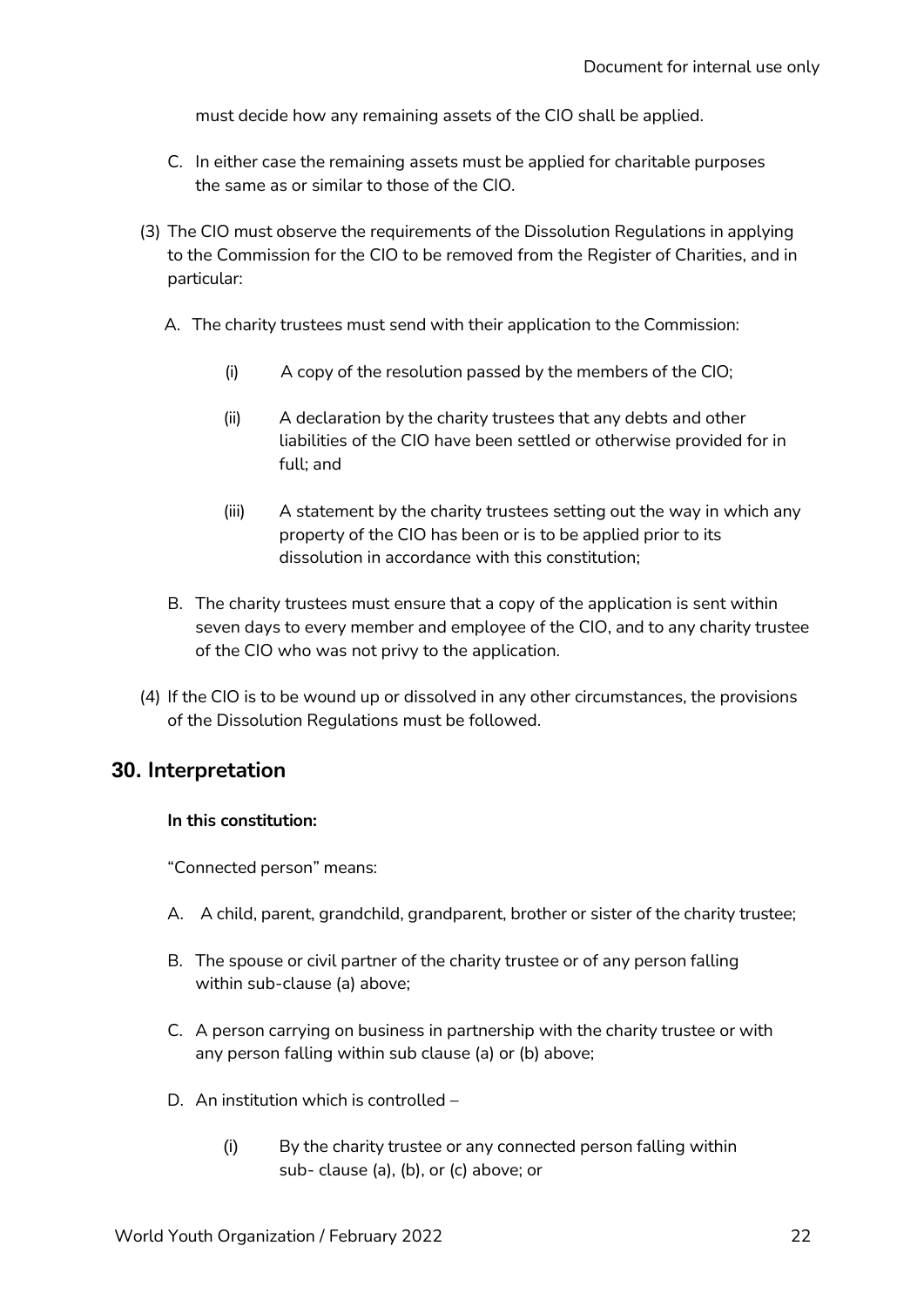- (ii) By two or more persons falling within sub-clause (d)(i), when taken together
- E. A body corporate in which
	- (i) the charity trustee or any connected person falling within sub-clauses (a) to (c) has a substantial interest; or
	- (ii) Two or more persons falling within sub-clause (e)(i) who, when taken together, have a substantial interest.

Section 118 of the Charities Act 2011 apply for the purposes of interpreting the terms used in this constitution.

**"General Regulations"** means the Charitable Incorporated Organisations (General) Regulations 2012.

**"Dissolution Regulations"** means the Charitable Incorporated Organisations (Insolvency and Dissolution) Regulations 2012.

The **"Communications Provisions"** means the Communications Provisions in Part 10, Chapter 4 of the General Regulations.

**"Charity trustee"** means a charity trustee of the CIO.

A **"poll"** means a counted vote or ballot, usually (but not necessarily) in writing.

## **Appendix**

#### **General meetings of members**

#### **(7) Proxy voting**

- A. Any member of the CIO may appoint another person as a proxy to exercise all or any of that member's rights to attend, speak and vote at a general meeting of the CIO. Proxies must be appointed by a notice in writing (a "proxy notice") which:
	- (i) States the name and address of the member appointing the proxy;
	- (ii) Identifies the person appointed to be that member's proxy and the general meeting in relation to which that person is appointed;
	- (iii) Is signed by or on behalf of the member appointing the proxy, or is authenticated in such manner as the CIO may determine; and
	- (iv) Is delivered to the CIO in accordance with the constitution and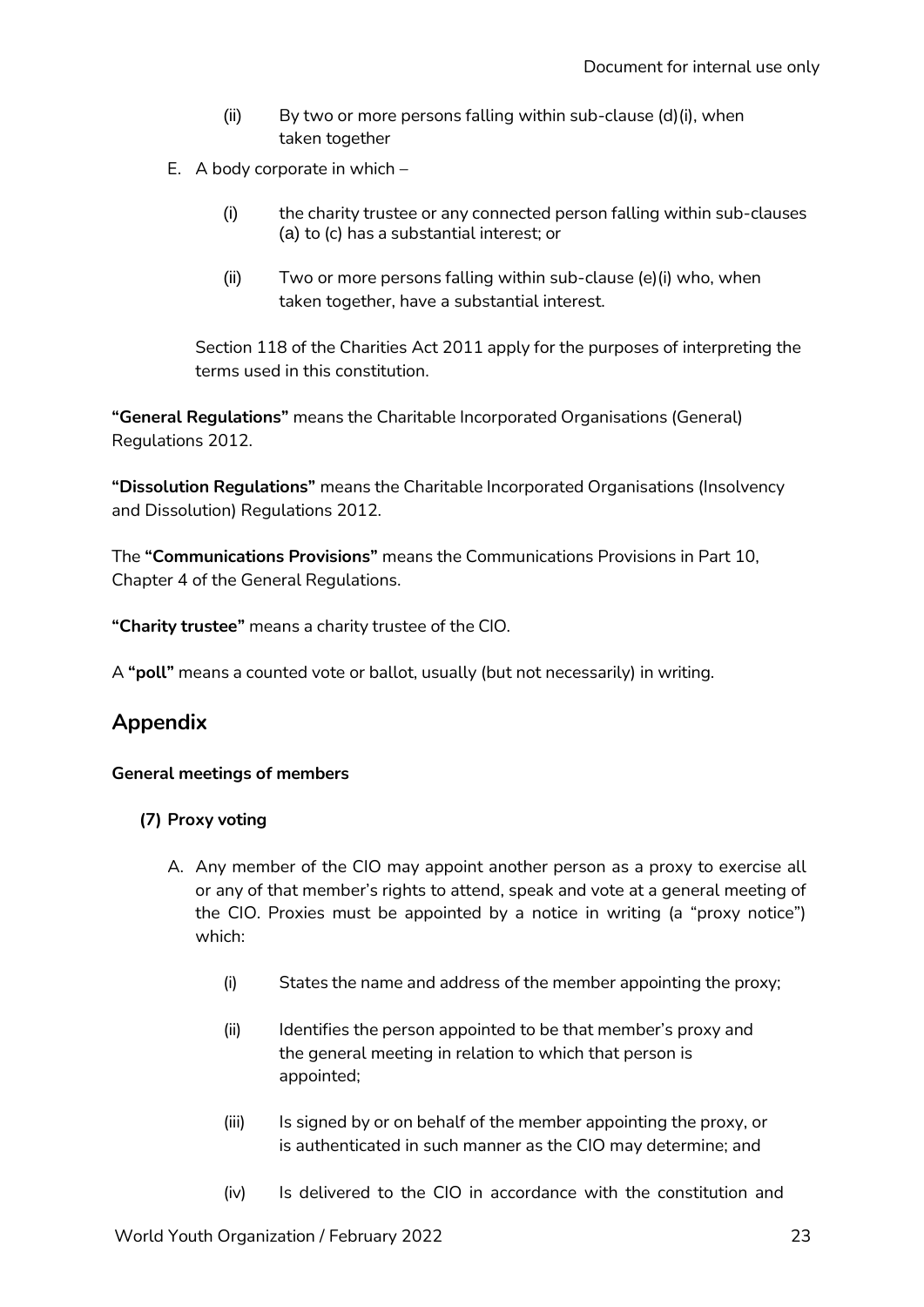any instructions contained in the notice of the general meeting to which they relate.

- B. The CIO may require proxy notices to be delivered in a particular form, and may specify different forms for different purposes.
- C. Proxy notices may (but do not have to) specify how the proxy appointed under them is to vote (or that the proxy is to abstain from voting) on one or more resolutions.
- D. Unless a proxy notice indicates otherwise, it must be treated as:
	- (i) Allowing the person appointed under it as a proxy discretion as to how to vote on any ancillary or procedural resolutions put to the meeting; and
	- (ii) Appointing that person as a proxy in relation to any adjournment of the general meeting to which it relates as well as the meeting itself.
- A. A member who is entitled to attend, speak or vote (either on a show of hands or on a poll) at a general meeting remains so entitled in respect of that meeting or any adjournment of it, even though a valid proxy notice has been delivered to the CIO by or on behalf of that member.
- B. An appointment under a proxy notice may be revoked by delivering to the CIO a notice in writing given by or on behalf of the member by whom or on whose behalf the proxy notice was given.
- C. A notice revoking a proxy appointment only takes effect if it is delivered before the start of the meeting or adjourned meeting to which it relates.
- D. If a proxy notice is not signed or authenticated by the member appointing the proxy, it must be accompanied by written evidence that the person who signed or authenticated it on that member's behalf had authority to do so.

#### **(8) Postal Voting**

- A. The CIO may, if the charity trustees so decide, allow the members to vote by post or electronic mail ("email") to elect charity trustees or to make a decision on any matter that is being decided at a general meeting of the members.
- B. The charity trustees must appoint at least two persons independent of the CIO to serve as scrutineers to supervise the conduct of the postal/email ballot and the counting of votes.
- C. If postal and/or email voting is to be allowed on a matter, the CIO must send to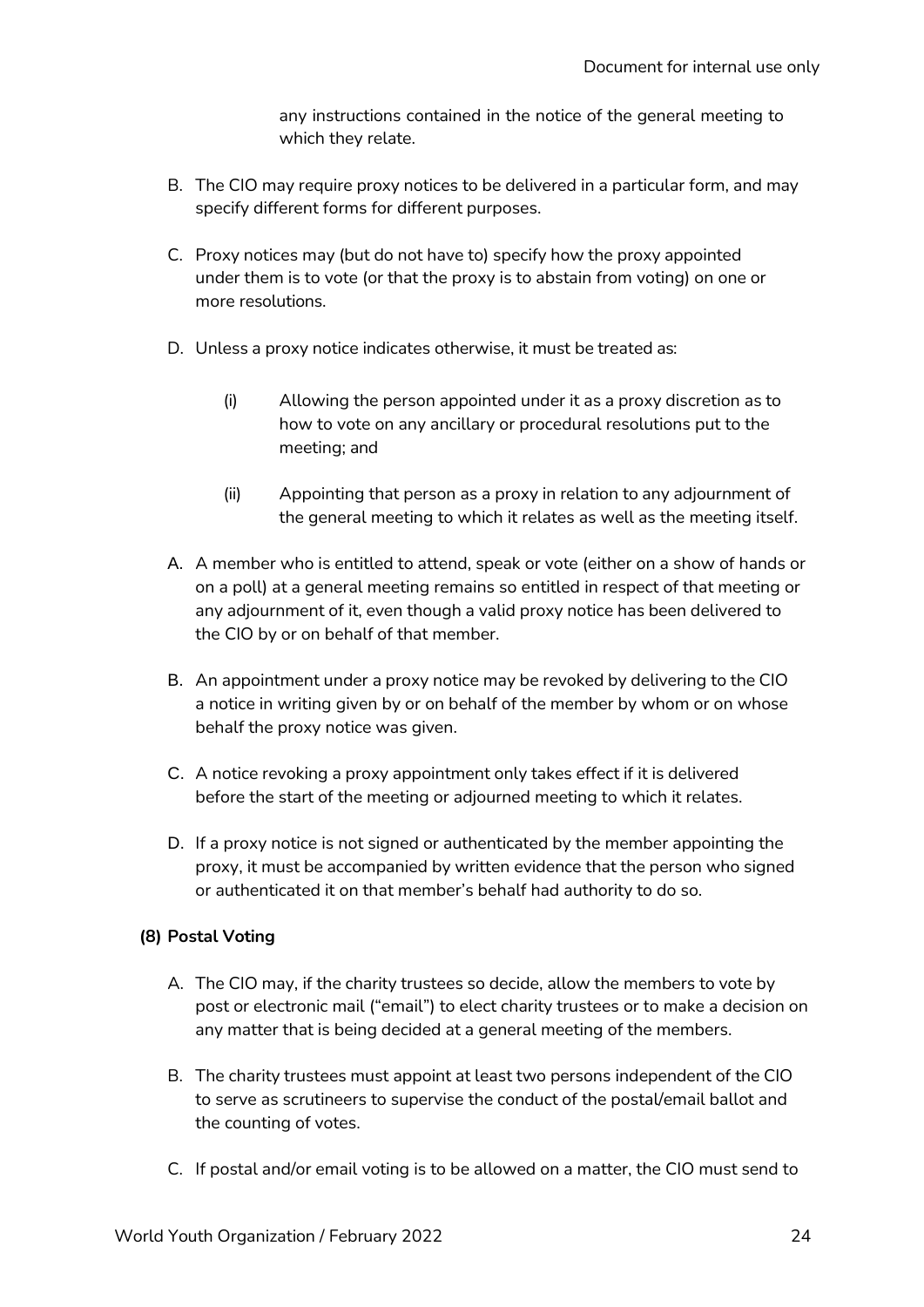members of the CIO not less than 21 days before the deadline for receipt of votes cast in this way:

- (i) A notice by email, if the member has agreed to receive notices in this way under clause 22 (Use of electronic communications), including an explanation of the purpose of the vote and the voting procedure to be followed by the member, and a voting form capable of being returned by email or post to the CIO, containing details of the resolution being put to a vote, or of the candidates for election, as applicable;
- (ii) A notice by post to all other members, including a written explanation of the purpose of the postal vote and the voting procedure to be followed by the member; and a postal voting form containing details of the resolution being put to a vote, or of the candidates for election, as applicable.
- D. The voting procedure must require all forms returned by post to be in an envelope with the member's name and signature, and nothing else, on the outside, inside another envelope addressed to 'The Scrutineers for [name of CIO]', at the CIO's principal office or such other postal address as is specified in the voting procedure.
- E. The voting procedure for votes cast by email must require the member's name to be at the top of the email, and the email must be authenticated in the manner specified in the voting procedure.
- F. Email votes must be returned to an email address used only for this purpose and must be accessed only by a scrutineer.
- G. The voting procedure must specify the closing date and time for receipt of votes, and must state that any votes received after the closing date or not complying with the voting procedure will be invalid and not be counted.
- H. The scrutineers must make a list of names of members casting valid votes, and a separate list of members casting votes which were invalid. These lists must be provided to a charity trustee or other person overseeing admission to, and voting at, the general meeting. A member who has cast a valid postal or email vote must not vote at the meeting, and must not be counted in the quorum for any part of the meeting on which he, she or it has already cast a valid vote. A member who has cast an invalid vote by post or email is allowed to vote at the meeting and counts towards the quorum.
- I. For postal votes, the scrutineers must retain the internal envelopes (with the member's name and signature). For email votes, the scrutineers must cut off and retain any part of the email that includes the member's name. In each case, a scrutineer must record on this evidence of the member's name that the vote has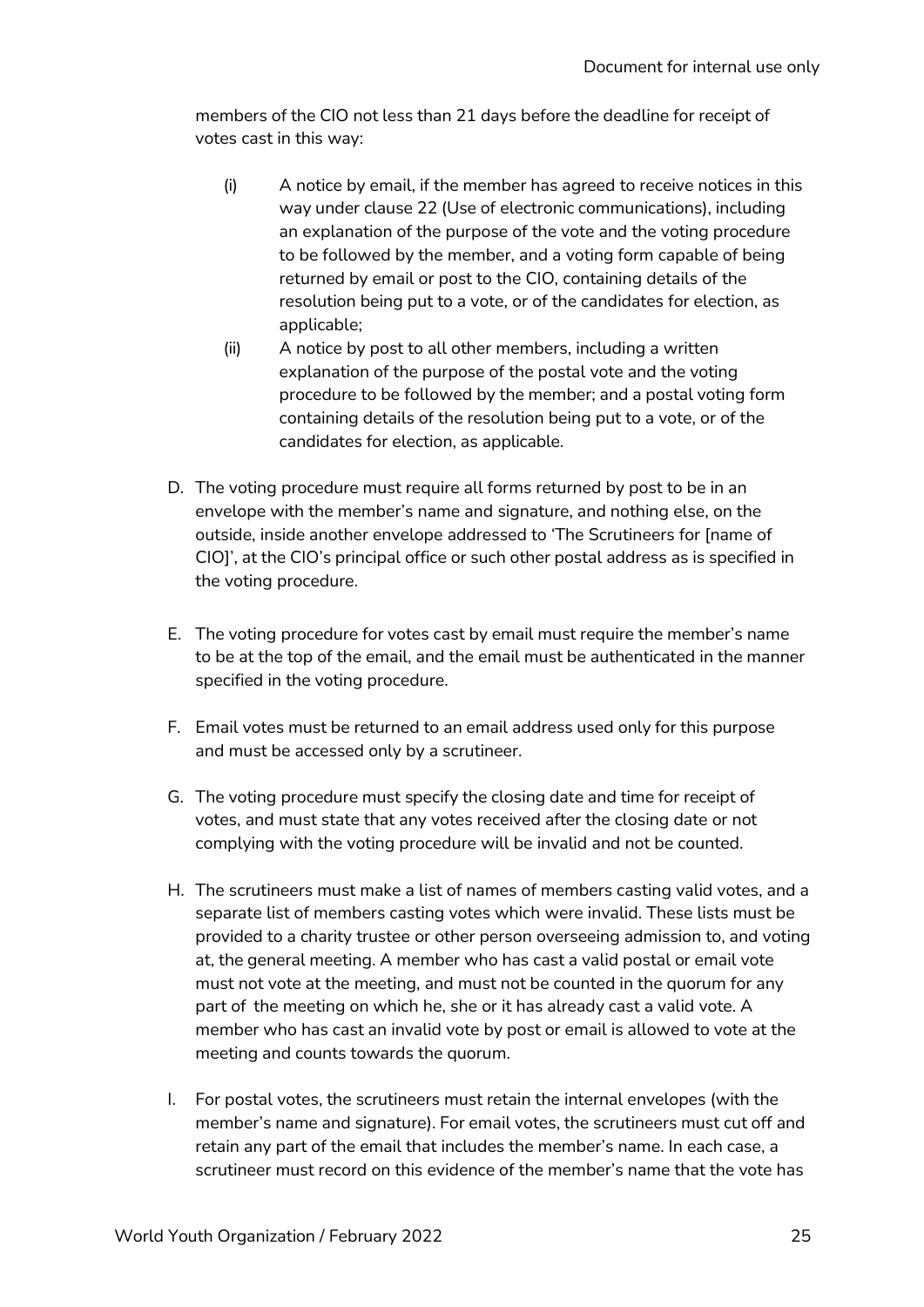been counted, or if the vote has been declared invalid, the reason for such declaration.

- J. Votes cast by post or email must be counted by all the scrutineers before the meeting at which the vote is to be taken. The scrutineers must provide to the person chairing the meeting written confirmation of the number of valid votes received by post and email and the number of votes received which were invalid.
- K. The scrutineers must not disclose the result of the postal/email ballot until after votes taken by hand or by poll at the meeting, or by poll after the meeting, have been counted. Only at this point shall the scrutineers declare the result of the valid votes received, and these votes shall be included in the declaration of the result of the vote.
- L. Following the final declaration of the result of the vote, the scrutineers must provide to a charity trustee or other authorised person bundles containing the evidence of members submitting valid postal votes; evidence of members submitting valid email votes; evidence of invalid votes; the valid votes; and the invalid votes.
- M. Any dispute about the conduct of a postal or email ballot must be referred initially to a panel set up by the charity trustees, to consist of two trustees and two persons independent of the CIO. If the dispute cannot be satisfactorily resolved by the panel, it must be referred to the Electoral Reform Services.

## **Use of electronic communications**

#### **(2) To the CIO**

Any member or charity trustee of the CIO may communicate electronically with the CIO to an address specified by the CIO for the purpose, so long as the communication is authenticated in a manner which is satisfactory to the CIO.

#### **(3) By the CIO**

- A. Any member or charity trustee of the CIO, by providing the CIO with his or her email address or similar, is taken to have agreed to receive communications from the CIO in electronic form at that address, unless the member has indicated to the CIO his or her unwillingness to receive such communications in that form.
- B. The charity trustees may, subject to compliance with any legal requirements, by means of publication on its website –
	- (i) Provide the members with the notice referred to in clause 11(3) (Notice of general meetings);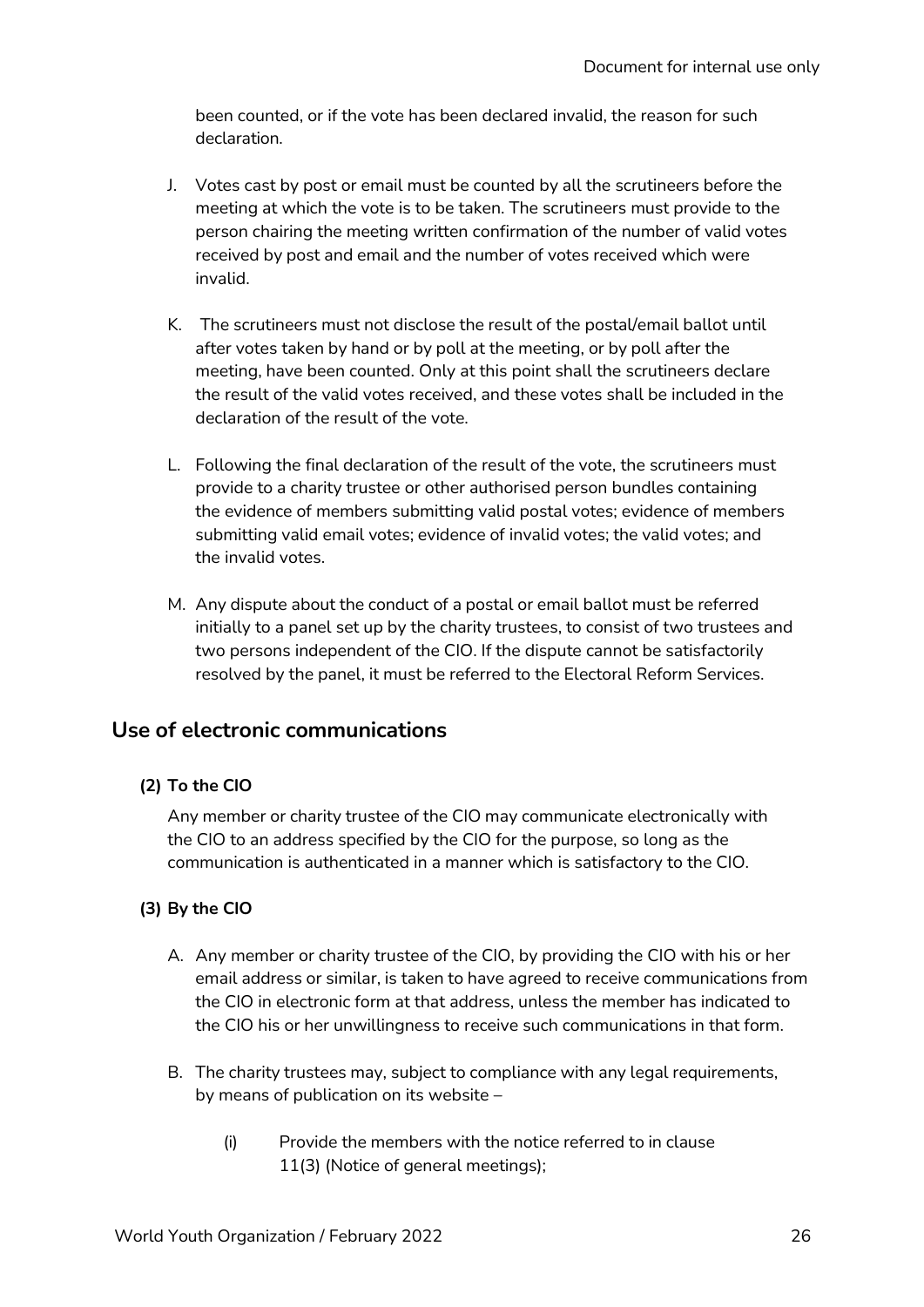- (ii) Give charity trustees notice of their meetings in accordance with clause 19(1) (Calling meetings); and
- (iii) Submit any proposal to the members or charity trustees for decision by written resolution or postal vote in accordance with the CIO's powers under clause 10 (Members' decisions), 10(3) (Decisions taken by resolution in writing)
- C. The charity trustees must:
	- (i) Take reasonable steps to ensure that members and charity trustees are promptly notified of the publication of any such notice or proposal;
	- (ii) Send any such notice or proposal in hard copy form to any member or charity trustee who has not consented to receive communications in electronic form.